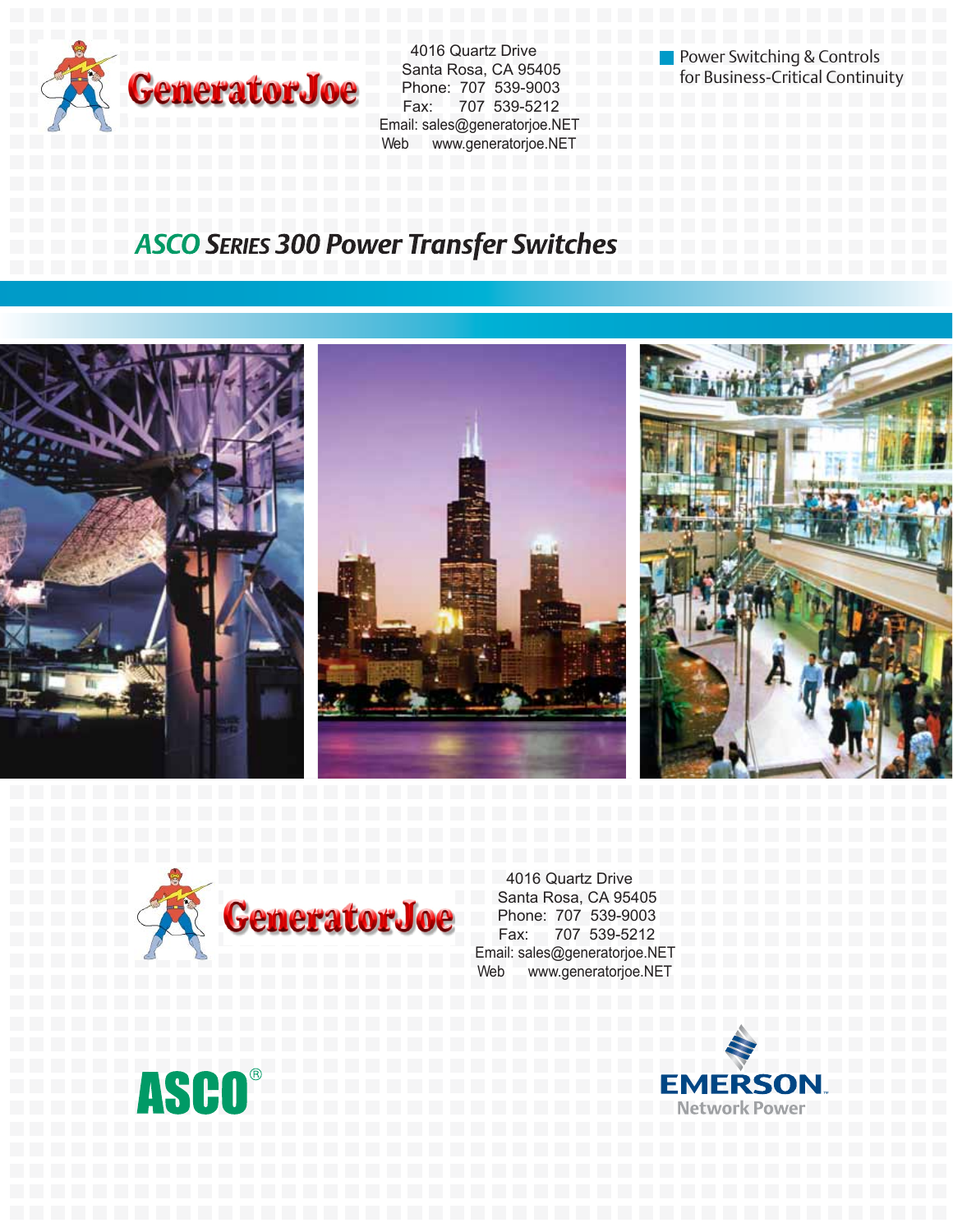# ASCO **SERIES 300** <

## **Power Transfer Switches Power Transfer Switches for Power Outage Protection. for Power Outage Protection.**

Where would you be without a constant flow of electrical power? We often take for granted that power will always be around when we need it. In reality, power failures are very common. And when the power goes out, your business suffers. Power failures are unpredictable. They can occur at any time and for any number of reasons—a bolt of lightning, a power surge, a blackout, an accident or even equipment failure. They come without warning and often at the most inconvenient times.

It's for this reason that many businesses and other entities have invested in emergency power backup systems. Typically, the system consists of an engine generator and an automatic transfer switch (ATS) which transfers the load from the utility to the generator.

An ATS with built-in control logic monitors your normal power supply and senses any interruptions. When the utility power fails, the ATS automatically starts the engine and transfers the load after the generator has reached

proper voltage and frequency. This happens in a matter of seconds after the power failure occurs. When the utility power has been restored, the ATS will automatically switch the load back, and after a time delay, it will shut down the engine. With an Automatic Transfer Switch, you are protected 24 hours a day, seven days a week.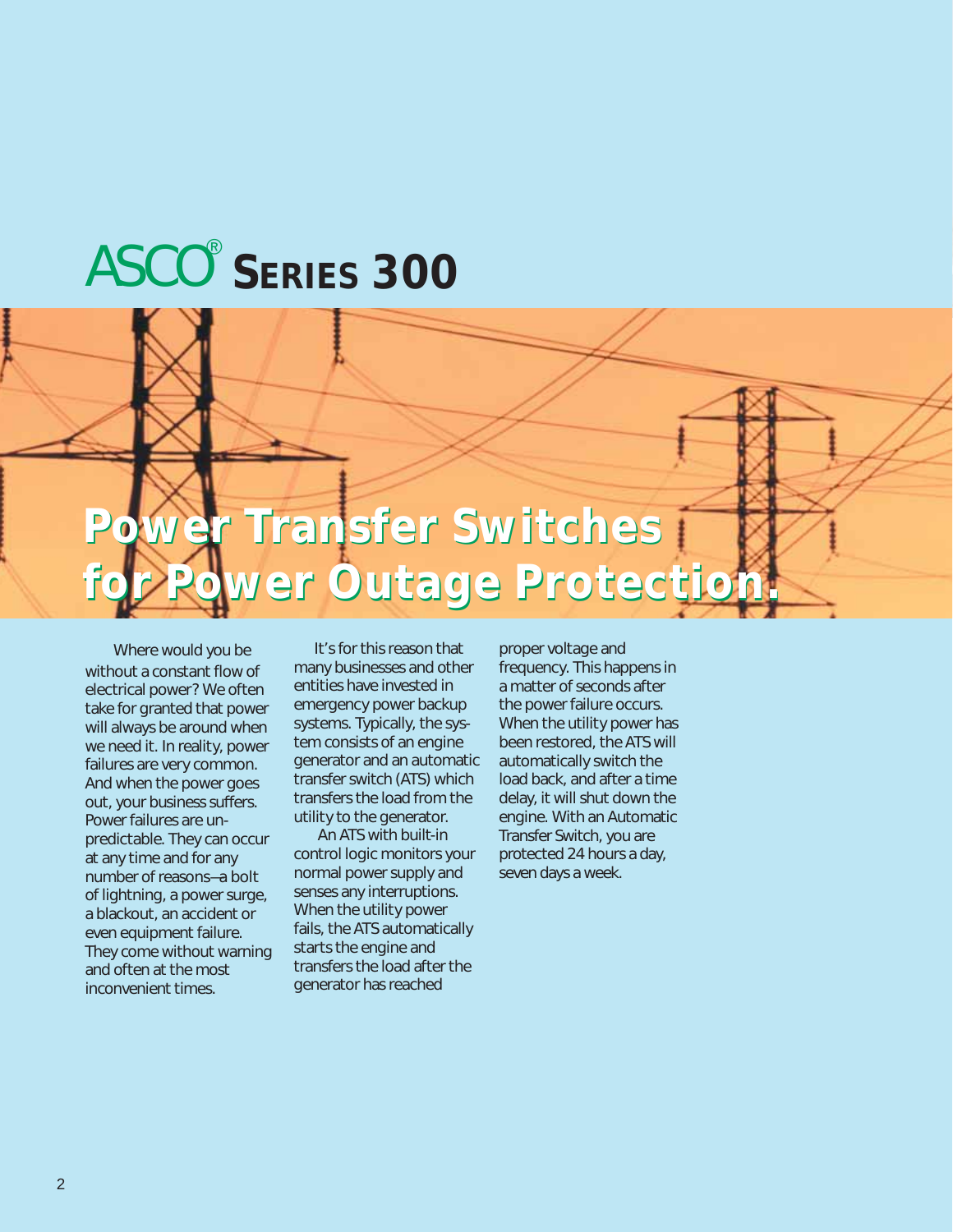

#### **Telecom**

In the telecommunications industry, providing a high level of service and dependability is crucial. Lost power means an interruption in service for your customers and lost business for your company. For instance, with cell sites scattered across a wide geographical region and in many remote areas, the chances of an interruption in power are increased, making Automatic Transfer Switches a valuable resource at each location. To maintain dependable service, each cell site must be monitored 24 hours a day. This can be very difficult without some type of remote monitoring and testing capability. The SERIES 300 Transfer Switch, combined with ASCO's monitoring and control management system, is a costeffective, packaged solution which can help meet both of these challenging objectives without a major investment at each cell site. With ASCO's connectivity solutions you can remotely monitor and control numerous sites from around the corner or around the world.

### **Agriculture**

Maintaining electrical power is vital to an agriculture operation. If the flow of power is interrupted, your operation could be at risk unless the backup generator is quickly activated. A prolonged power outage can affect numerous aspects of the operation, from housing and feeding livestock to processing and producing the end product. With an ASCO SERIES 300 Transfer Switch, power will automatically be transferred over to your backup generator, eliminating the need to manually switch from utility to generator. When power is restored, the ASCO SERIES 300 Transfer Switch will, after an adjustable time delay to allow for utility stabilization, automatically switch the load back to the utility service.

## **Commercial / Retail, Light Industrial**

The retail industry is very competitive. An electrical power failure can have a dramatic impact on a retailer's bottom line. If power is interrupted during peak shopping times, the effect could be extremely damaging to present and future business. A power interruption will not only suspend shopping, it can also create safety problems, result in lost transaction data, lost account information and damage to data collection equipment. In addition, retailers who rely on controlled climates to protect valuable inventory could suffer even greater losses, especially if the power failure occurs at a time when no one is available to rectify the situation. To avoid any of these power outage problems, simply install a backup generator with an ASCO SERIES 300 Transfer Switch and power outage concerns will be a thing of the past.

### **Municipal**

The ASCO SERIES 300 Transfer Switch can be a critical component of a municipal government's emergency power backup system. Residents of townships, cities and counties rely on police, fire, ambulance/first aid and other critical public sector services. An interruption in power would affect the ability of emergency services to effectively respond to the needs of the community. When time is a critical factor, such as when responding to a fire alarm or an emergency call, an ASCO SERIES 300 Transfer Switch can be a lifesaver, switching power to the backup generator. While not all municipal services are a matter of life and death, they are always expected to be there.

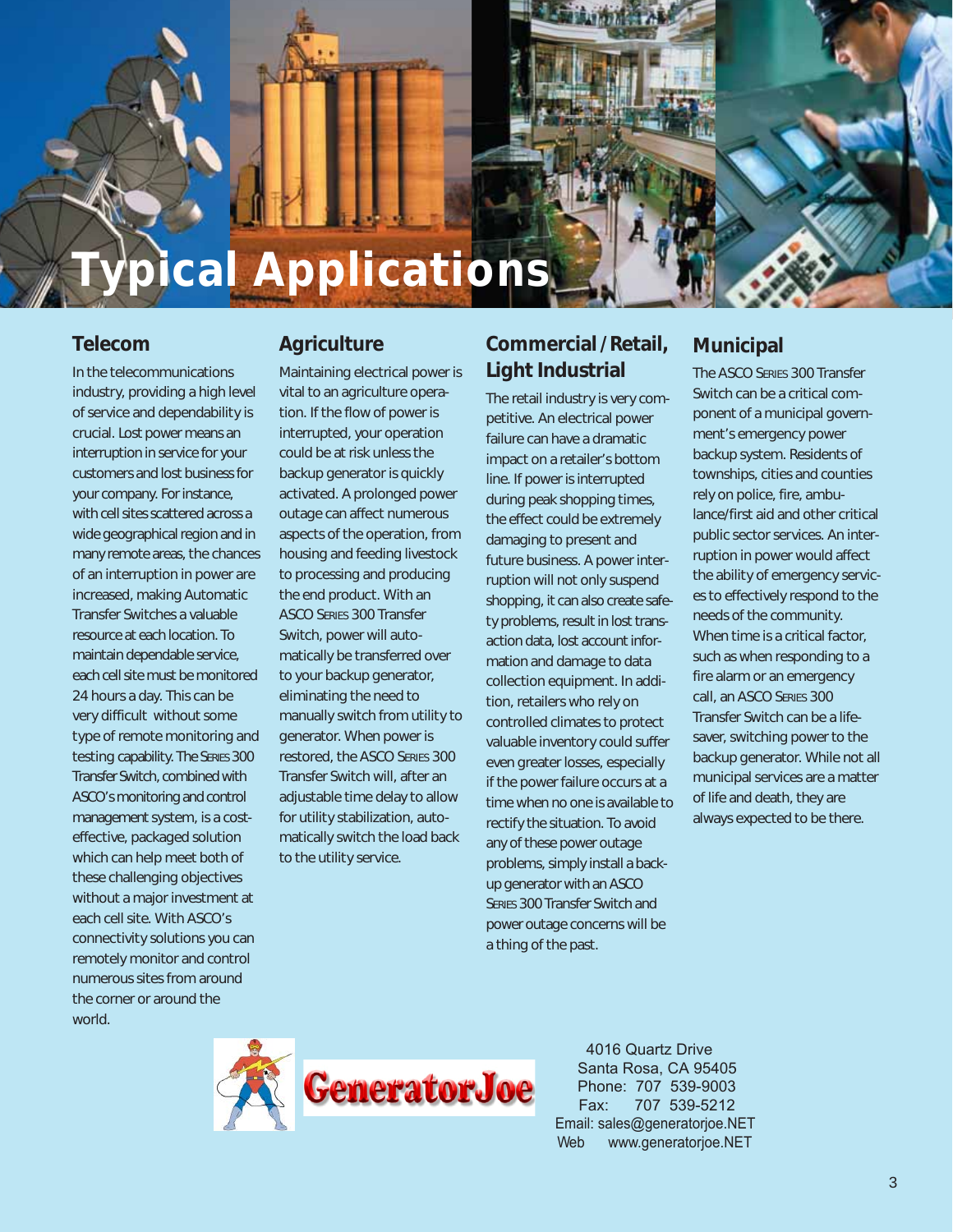## ASCO **SERIES 300 Power Transfer Switches** <

### **Maximum Reliability & Excellent Value**

With a SERIES 300 Transfer Switch, you get a product backed by ASCO Power Technologies, the industry leader responsible for virtually every major technological advance in the Transfer Switch industry.

The ASCO SERIES 300 was designed for one purpose–to automatically transfer critical loads in the event of a power outage. Each and every standard component was designed by ASCO engineers for this purpose.

The rugged construction and proven performance of the ASCO SERIES 300 assure the user of many years of complete reliability. The SERIES 300 is even designed to handle the extraordinary demands placed on the switch when starting or restarting stalled motors and switching high inrush loads.

ASCO's SERIES 300 modular, compact design makes it easy to install, inspect and maintain. All parts are accessible from the front so switch contacts can be easily inspected.

### **Features**

- The SERIES 300 is listed to UL 1008 standard for Transfer Switch Equipment and CSA standard C22.2 for automatic transfer switches.
- Meets NFPA 110 for Emergency and Standby Power Systems and the National Electrical Code (NEC) Articles 700, 701 and 702.
- 30 through 3000 amps in a compact design.
- Available to 600 VAC, single or three phase.
- True double-throw operation: The single solenoid design is inherently inter locked and prevents contacts from stopping between sources or from being in contact with both sources at the same time.

### UL Listed Withstand & Close-On Ratings

|                               |                                                                  | <b>Available Symmetrical Amperes RMS</b> |                                                                     |
|-------------------------------|------------------------------------------------------------------|------------------------------------------|---------------------------------------------------------------------|
| <b>Switch Ratings</b><br>amps | <b>When Used</b><br><b>With Current</b><br><b>Limiting Fuses</b> | <b>Maximum</b><br>Voltage                | <b>When Used</b><br><b>With Specific</b><br><b>Circuit Breakers</b> |
| 30                            | 100,000                                                          | 480v/60Hz                                | 10,000                                                              |
| $70 - 200$                    | 200,000                                                          | 480v/60Hz                                | 22,000                                                              |
| 230                           | 100,000                                                          | 480v/60Hz                                | 22,000                                                              |
| 260, 400                      | 200,000                                                          | 480v/60Hz                                | 42,000                                                              |
| 600                           | 200,000                                                          | 600v/60Hz                                | 42,000                                                              |
| 600                           | 200,000                                                          | 480v/60Hz                                | 50,000                                                              |
| 600                           | 200,000                                                          | 240v/60Hz                                | 65,000                                                              |
| 800,1000,1200                 | 200,000                                                          | 600v/60Hz                                | 65,000                                                              |
| 1600, 2000                    | 200,000                                                          | 600v/60Hz                                | 85,000                                                              |
| 2600, 3000                    | 200,000                                                          | 600v/60Hz                                | 100,000                                                             |

**Notes:** 1. Current – limiting fuse should be Class J type through 400 amps: use Class L type above 400 - amp fuse rating

2. Refer to publication 1128 for specific manufacturer's breakers



**Fig. 1:** ASCO Power Transfer Switch rated 200 amperes shown in Type 3R enclosure

- There's no danger of the SERIES 300 ATS transferring loads to a dead source because the unique ASCO single-solenoid operator derives power to operate from the source to which the load is being transferred.
- Easy-to-read flush-mounted control and display panel provides LED indicators for switch position and source availability. It also includes test and time-delay bypass switches as standard features.
- Standard engine exerciser for weekly automatic testing of engine generator set with or without load.
- Adjustable time-delay feature prevents switch from being activated due to momentary utility power outages and generator dips.
- Supplied with solid neutral termination.
- Optional switched neutral pole available.
- Accessory kits available.
- Available for immediate delivery.
- Now available for service entrance applications. Contact ASCO for assistance.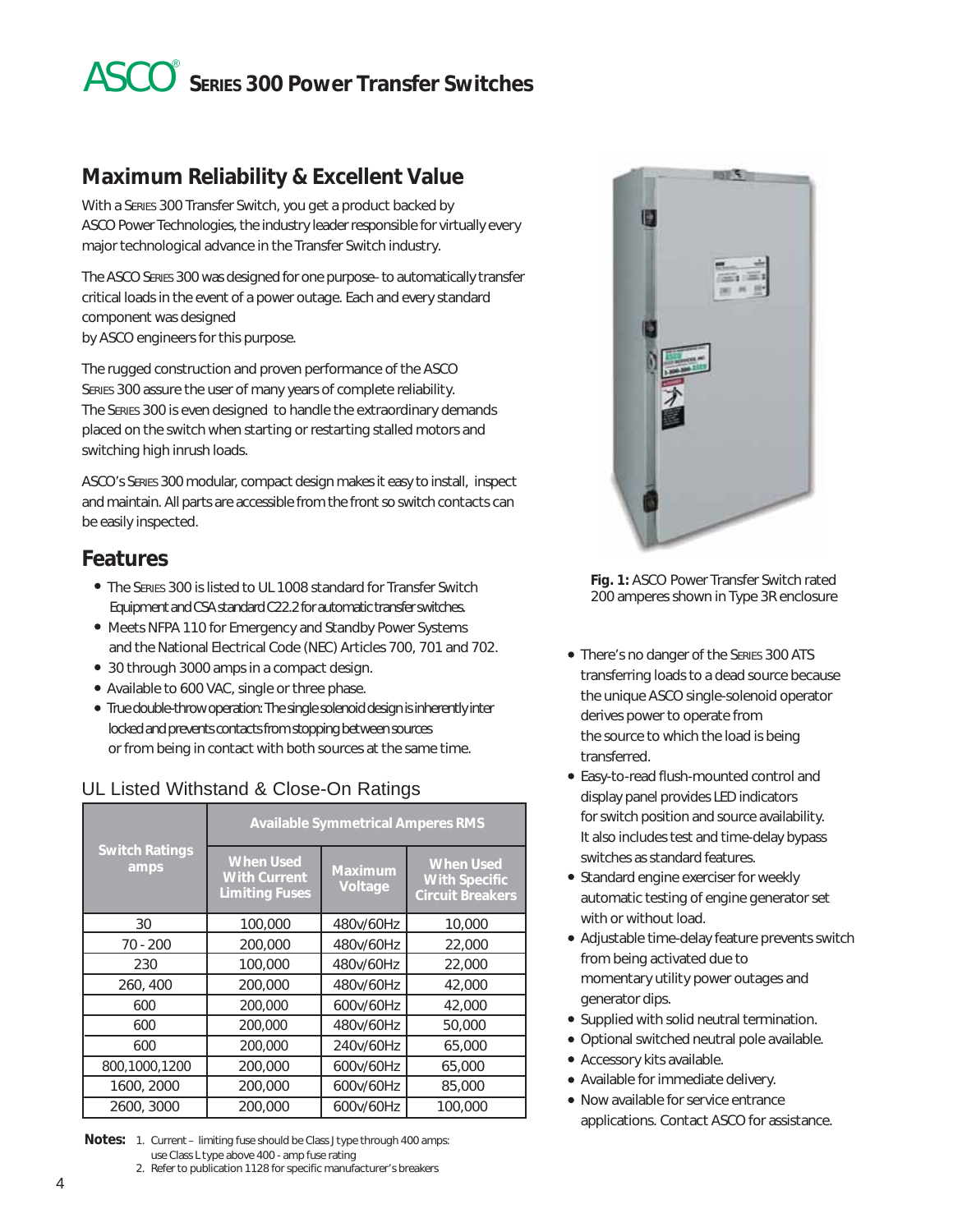## ASCO **SERIES 300 Power Transfer Switches** <

## **Designed to Fit Anywhere**

The ASCO SERIES 300 product line represents the most compact design of automatic power transfer switches in the industry. With space in electrical closets being at a premium, the use of wall or floor-mounted ASCO Power Transfer Switches assures designers optimum utilization of space.

All transfer switches through 2000 amps are designed to be completely front accessible. This permits the enclosures to be installed flush to the wall and still allows installation of all power cabling and connections from the front of the switch. Cable entrance plates are also standard on the 1600 and 2000 amp units to install optional side-mounted pull boxes for additional cable bending space.



**Fig. 2:** ASCO Power Transfer Switch rated 200 amperes



**Fig. 3:** ASCO Power Transfer Switch rated 400 amperes



**Fig. 4:** ASCO Power Transfer Switch rated 600 Amperes



**Fig. 5:** ASCO Power Transfer Switch rated 1000 amperes



**Fig. 6:** ASCO Power Transfer Switch rated 2000 amperes shown in Type 3R enclosure **Fig. 7:** ASCO Power Transfer Switch



rated 3000 amperes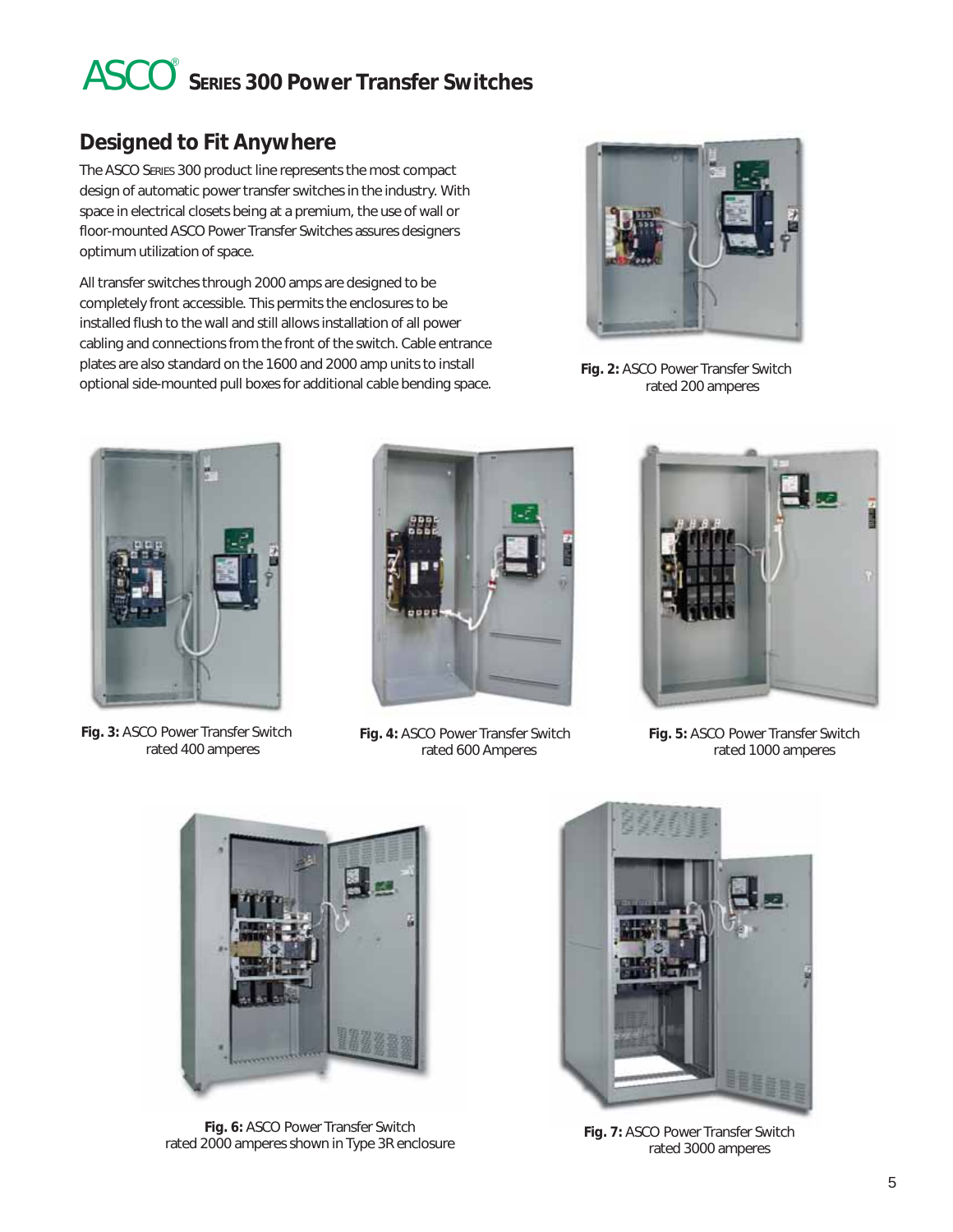## ASCO **SERIES 300 Microprocessor Controller** <

The ASCO Microprocessor Controller is used with all sizes of Power Transfer Switches. It represents the most reliable microprocessor controller in the industry and includes, as standard, all of the voltage, frequency, control, timing and connectivity functions required for most emergency and standby power applications.



**Fig. 8:** ASCO SERIES 300 Microprocessor Controller



**Fig. 9:** Door-Mounted Control & Display Panel

## **Control and Display Panel**

Easy-to-read flush-mounted control and display panel provides LED indicators for switch position and source availability. It also includes test and time-delay bypass switches.



## **Voltage & Frequency Sensing**

- Adjustable three-phase, close-differential voltage sensing on normal source.
- Normal source pickup voltage is adjustable to 95% of nominal; drop-out is adjustable from 70% to 90% of nominal.
- Frequency sensing on emergency source. Pickup at 95% and dropout at 85% of nominal.

## **Time Delays**

- Adjustable time delay to override momentary normal source outages to delay all transfer switch and enginestarting signals.
- Transfer to emergency time delay––Adjustable from 0 to 5 minutes for controlled timing of load transfer to emergency.
- Retransfer to normal time delay––Adjustable to 30 minutes.
- Five-minute unloaded running time delay for emergency engine generator cool down.
- Four-second time delay to ignore momentary voltage and frequency transients during initial genset loading.

## **Standard Selectable Features**

- Inphase monitor to transfer motor loads, without any intentional off time, to prevent inrush currents from exceeding normal starting levels.
- Engine exerciser to automatically test backup generator each week—Includes control switch for testing with or without load.
- Selective load disconnect, double-throw contact to operate at an adjustable 0 to 20 second adjustable time delay prior to transfer and reset 0 to 20 seconds after transfer.
- 60 Hz or 50 Hz selectable switch. Three-phase/single-phase selectable switch.

## **Remote Control Features**

Terminal provisions for connecting:

- Remote test switch.
- Remote contact for test or for peak shaving applications. Circuit will be automatically bypassed if emergency source fails.
	- Inhibit transfer to emergency.
	- Remote time-delay bypass switch.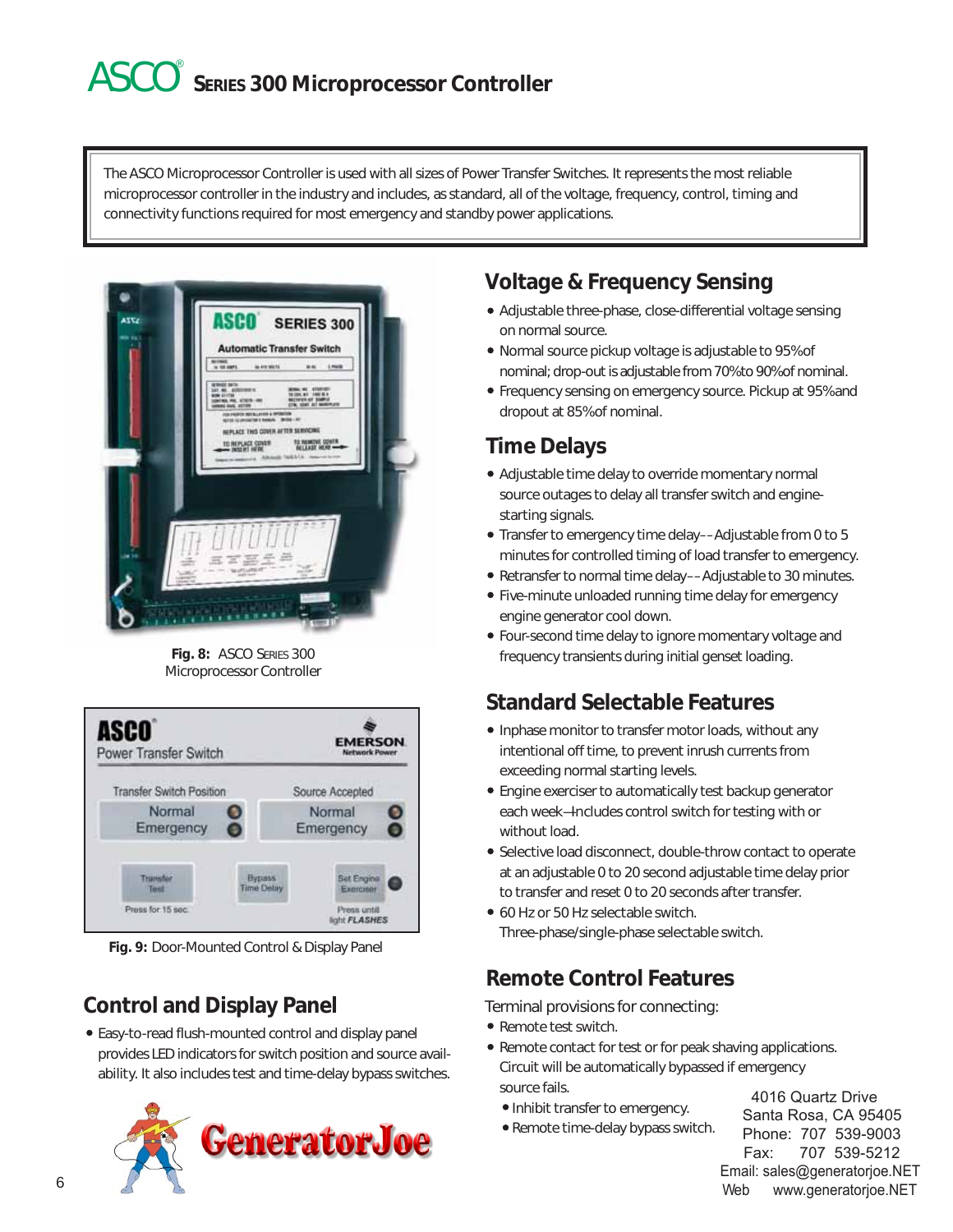## ASCO **SERIES 300 Microprocessor Controller** <





### **Performance Features**

- 600 volt spacing per UL and CSA standards.
- Interfacing relays are industrial grade, plug-in type with dust covers.
- Meets or exceeds the requirements for Electromagnetic Compatibility (EMC).
	- ANSI C37.90A/IEEE472 Voltage Surge Test
	- NEMA ICS-109.21 Impulse Withstand Test
	- Digital circuitry isolated from line voltages
	- **IEC 801-2 Electrostatic** discharge (ESD) immunity
	- ENV50140 and IEC 803-1: Radiated electromagnetic field immunity



- IEC 801-4 Electrical fast transient (EFT) immunity
- ENV50142 Surge transient immunity
- ENV50141: Conducted radio-frequency field immunity
- EN55011: Group 1, Class A conducted and radiated emissions
- Optically isolated RS-485 Serial Port
- EN61000- 4-11 voltage dips and interruptions immunity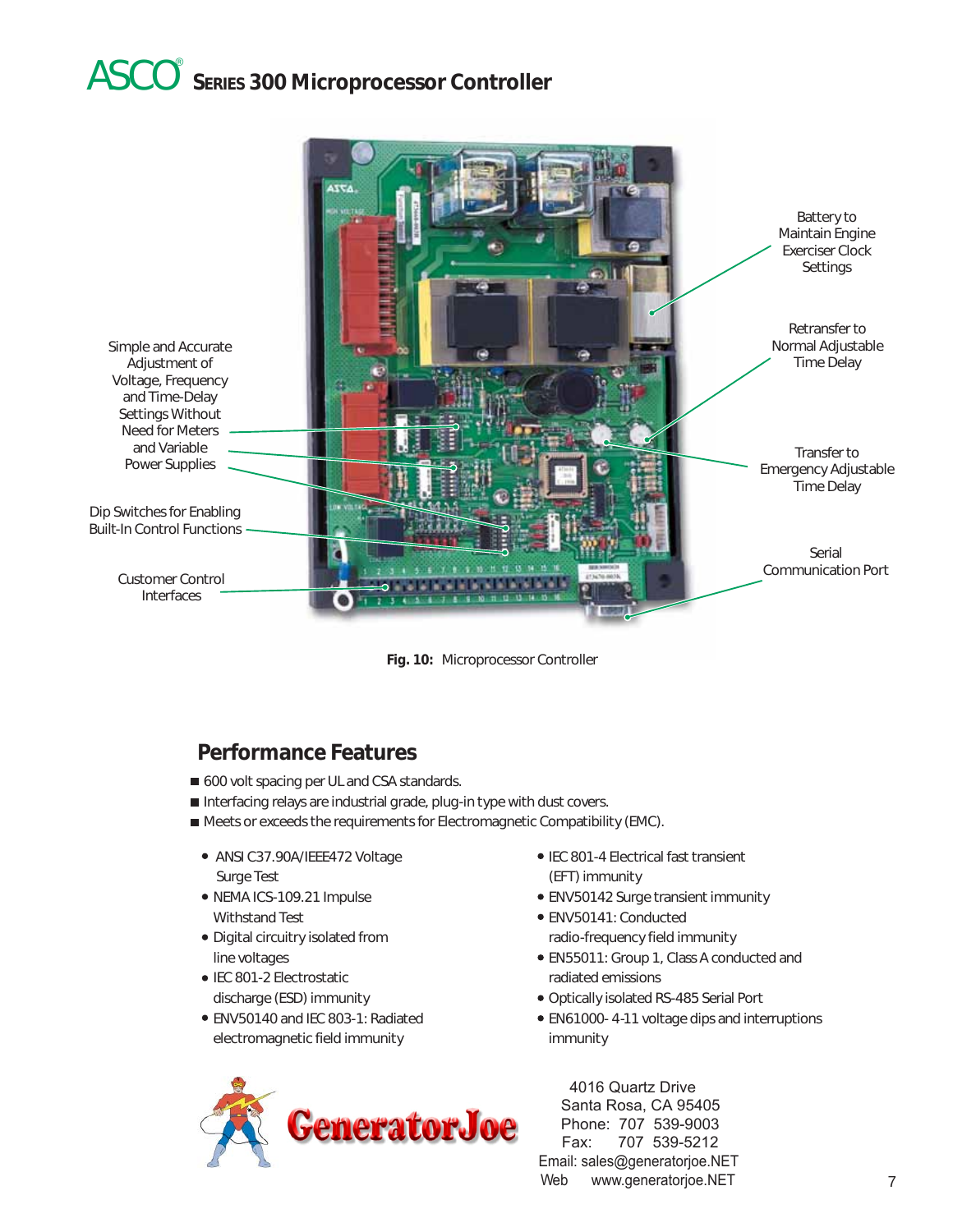## ASCO **SERIES 300 ATS Optional Accessories** <

### **Accessory 11BG**

A programmable engine exerciser that provides for weekly or bi-weekly operation, includes one form C contact for source availability of normal and one contact for availability of emergency (contact rating 2 amps @ 30 Vdc, 0.5 amp @ 125 Vac resistive). The programmable engine exerciser incorporates a 7 day or 14 day time base with a digital readout display. Includes "with or without" load control selection for exerciser period.

## **Accessory 14AA /14BA**

Auxiliary contacts to indicate position of main contacts.Two (2) for normal and two (2) for emergency position (one set is standard).

### **Accessory 44A**

Strip Heater with thermostat for extremely cold areas to prevent condensation and freezing of this condensation. External 120 volt power source required.

### **Accessory 44G**

Strip Heater with thermostat, wired to load terminals: 208-240, 360-380, 460-480, 550-600 volts. Contains wiring harnesses for all transfer switch sizes.

## **Accessory 72A /72E**

\*See "Power Connectivity Products", Page 18

### **Accessory 123**

A protective window that includes a polycarbonate frame and weather gasket to provide secure access to the membrane interface for the type 1 enclosures.This lockable cover is an alternative to providing 3R secure enclosures.

#### **Field Conversion Kits for SERIES 300 Transfer Switches**

| Kit No.     | <b>Description</b>                                            |
|-------------|---------------------------------------------------------------|
| K629830     | Engine Exerciser and source availability contacts (Acc. 11BG) |
| K613127-001 | Strip Heater Kit (125 watt) 120 volt (Acc. 44A)               |
| K613127-002 | Strip Heater Kit (125 watt) 208-480 volt (Acc. 44G)           |
| K609027     | Cable Pull Box (1600-2000 amp)                                |
| K473872-001 | 6 FT Extension Harness <sup>1</sup>                           |
| K755257-001 | Serial Module with or without power manager (Acc. 72A)        |
| K754603-001 | Connectivity Module with or without power manager (Acc. 72E)  |
| K778330-001 | Window Kit (Acc. 123)                                         |
|             |                                                               |

1. For 30-200 Amp switches only, not available for 300SE, or 300L





**Fig. 11:** Programmable Engine Exerciser with Source Availability Contacts (Accessory 11BG)



**Fig. 12:** Strip Heater Kit (Accessory 44G)



**Fig. 13:** Window Kit (Accessory 123)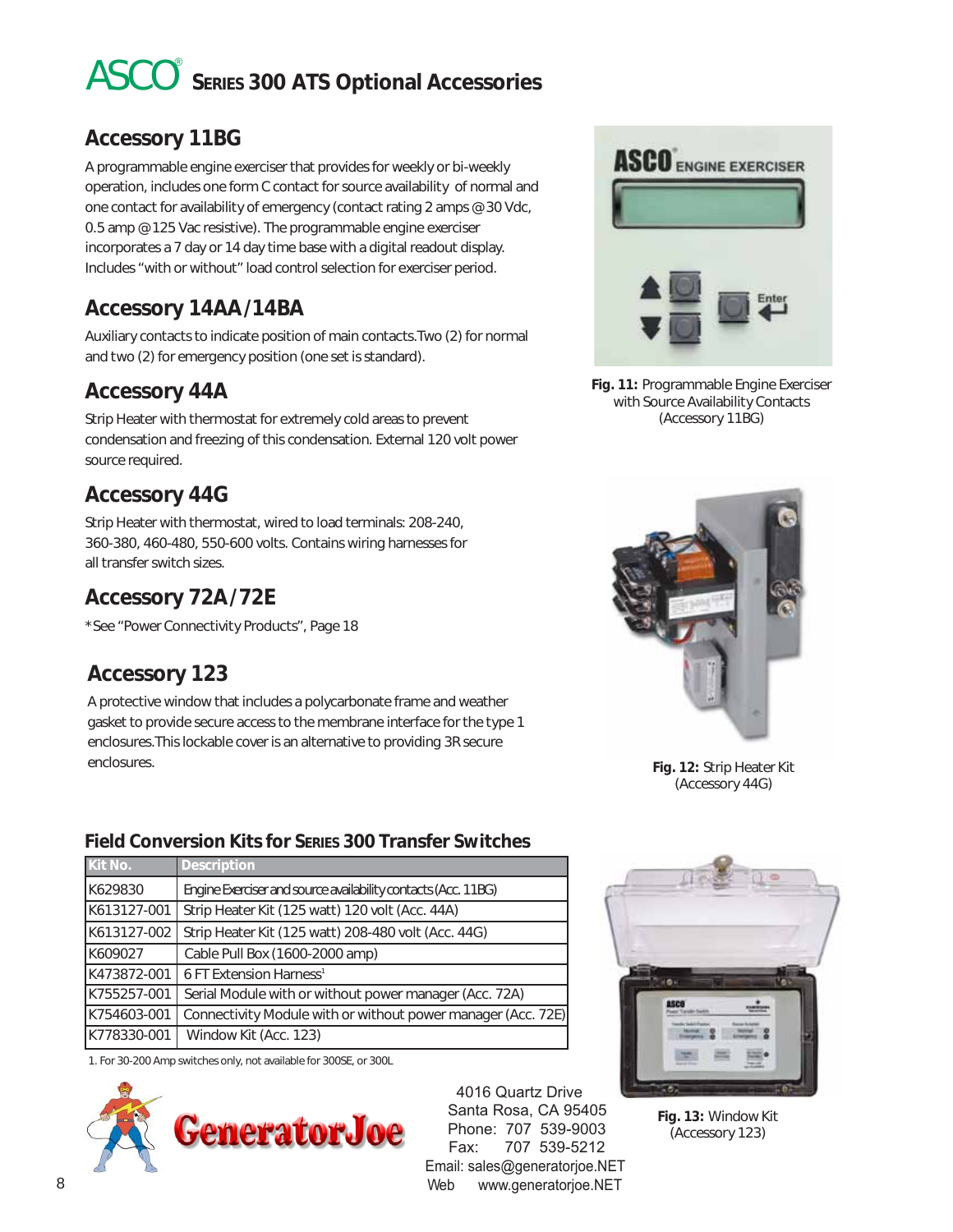## ASCO **SERIES 386 Non-Automatic Power Transfer Switches** <

## **User-Initiated Control**

ASCO 386 non-automatic transfer switches are generally used in applications where operating personnel are available and the load is not an emergency type requiring automatic transfer of power. The power-switching mechanism and controller is the same hardware used on the highly reliable ASCO SERIES 300 transfer switches. ASCO 386s are furnished as standard with a momentary-type selector switch to initiate transfer and retransfer. They can also be arranged for remote control via ASCO's connectivity products.



**Fig. 14:** ASCO 386 400 Amp Type 1 Enclosure w/Optional Accessories 9C, 9D Source Availability Lights



**Fig. 15:** Control and Display Panel

## **Electrical Features:**

- Listed under UL 1008, CSA certified: - UL listed through 480 VAC.
- CSA certified through 600 VAC. Door-mounted selector switch for local, manually initiated
- electrical control. • Sizes from 30 through 3000 amps.
- Available to 600 VAC, 50 or 60 Hz.
- Rated for all classes of load transfer. 100% tungsten load ratings through 400 amps.
- Designed for emergency and standby applications.
- Same withstand and close-on rating as SERIES 300.

### **Standard Selectable Control Features:**

- Inphase monitor to transfer motor loads between live sources, without any intentional off time, to prevent inrush currents from exceeding normal starting levels.
- Selective load disconnect, double-throw contact to operate at an adjustable 0 to 20 second time delay prior to transfer and reset 0 to 20 seconds after transfer.
- High/Low nominal voltage setting. Allows user to adjust for source low reduced voltage conditions in remote areas.
- 60 Hz or 50 Hz selectable switch.
- Single/Three-phase selectable switch.

### **Control Features:**

- Switch position indicating signal lights.
- One auxiliary contact closed when transfer switch is connected to normal and one closed on emergency, standard feature 14A/14B.

### **Optional Accessories:**

- 6Q Key-operated, momentary source selector switch furnished instead of the standard selector switch.
- 9C, 9D Source availability lights to provide operator with a local indication of power source availability.
- Accessory 14AA/14BA auxiliary contacts to indicate position of main contacts. Two (2) for normal position and two (2) for emergency position (one set is standard).
- 72A Serial module (5110) is used to allow local or remote communications with ASCO Power*Quest* ® VP*i* or*Site*Web™ connectivity products.
- Special Enclosures (Specify by appropriate code in catalog number): Type 3R: Raintight Type 4: Weatherproof Type 12: Oil Tight
- 72E Connectivity Module 5150 is used to bring several different serial devices that communicate at different baud rates and with different protocols to a common Ethernet media.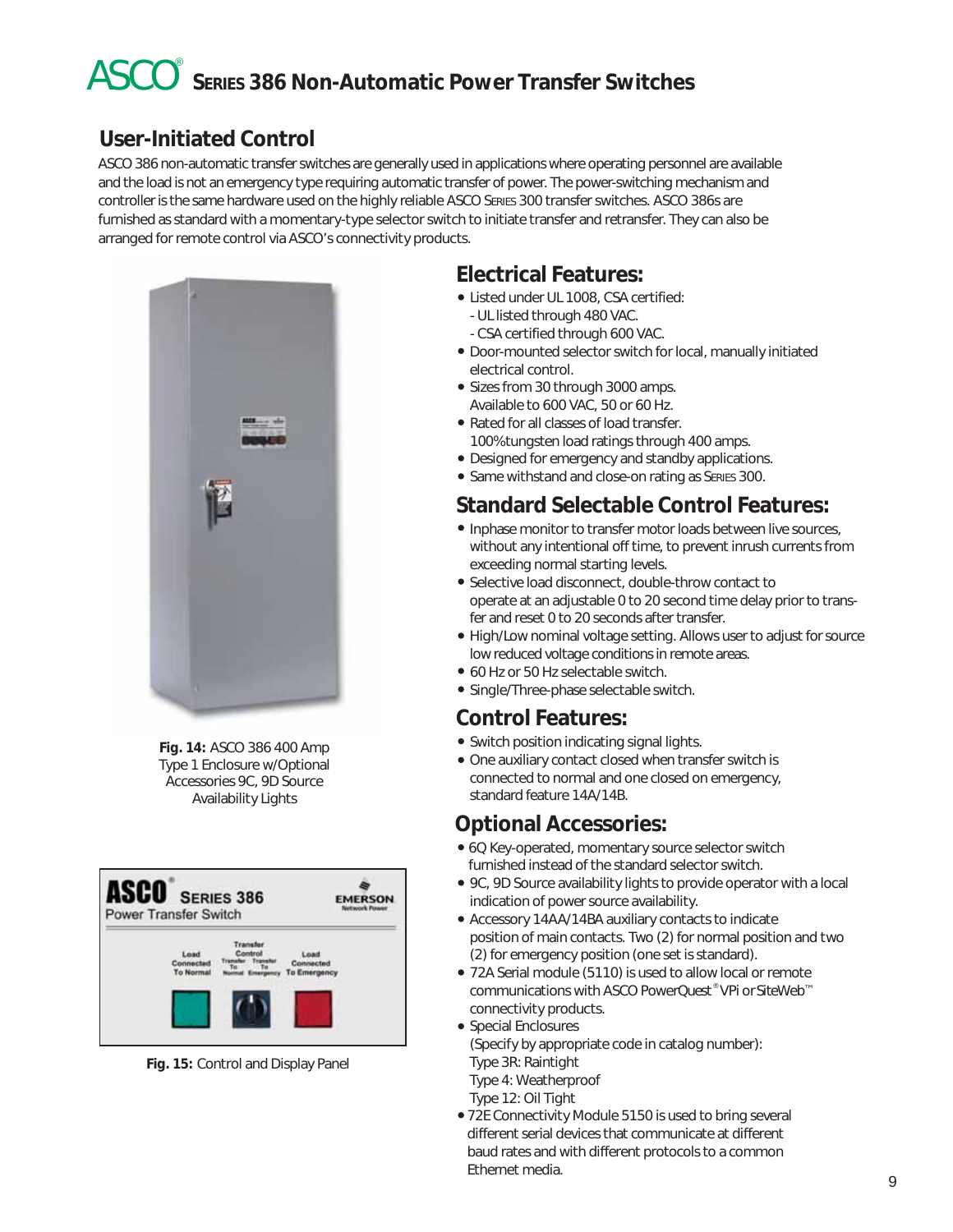## ASCO **SERIES 300 & 386 Transfer Switch Ordering Information** <

|  |  | To order an ASCO SERIES 300 Power Transfer Switch, complete the following catalog number: |
|--|--|-------------------------------------------------------------------------------------------|
|  |  |                                                                                           |

|     | $300 + B + 3$                                                             | <b>All Property</b>                           | 600<br>$\pm$                                                                                                                                                      |                                                                               | - N                                                                                            | $+$ 1      | $\mathsf{X}$<br>$+$                                      | $+$ C                      |                                                                                                                                                                                                                  | 11CD<br>$+$                                                                                                                                                                                                                        | + 480V 60Hz                                                                                   |
|-----|---------------------------------------------------------------------------|-----------------------------------------------|-------------------------------------------------------------------------------------------------------------------------------------------------------------------|-------------------------------------------------------------------------------|------------------------------------------------------------------------------------------------|------------|----------------------------------------------------------|----------------------------|------------------------------------------------------------------------------------------------------------------------------------------------------------------------------------------------------------------|------------------------------------------------------------------------------------------------------------------------------------------------------------------------------------------------------------------------------------|-----------------------------------------------------------------------------------------------|
|     | Product   Neutral<br>Code                                                 | Poles                                         | Amperes                                                                                                                                                           |                                                                               | Voltage<br>Code                                                                                | Controller | Options                                                  | Blank                      | Enclosure<br>Open Type                                                                                                                                                                                           | Optional<br>Accessories                                                                                                                                                                                                            | Specific<br>Volt & Freq                                                                       |
| 300 | <b>Blank</b><br>Solid<br>Neutral<br>B <sup>1</sup><br>Switched<br>Neutral | 2 poles,<br>1Ø<br>3 poles,<br>30 <sup>o</sup> | Continuous<br>rating<br>30, 70, 104,<br>$150, 2004$ ,<br>$230^4$ , 260,<br>400, 600,<br>800, 1000,<br>200, 1600,<br>2000<br>2600 <sup>5</sup> , 3000 <sup>5</sup> | A <sup>3</sup><br>B <sup>3</sup><br>C<br>D<br>E<br>Н<br>К<br>M<br>N<br>Q<br>R | 115<br>120<br>208<br>220<br>230<br>240<br>380<br>400<br>415<br>440<br>460<br>480<br>575<br>600 | 1          | Insert "X"<br>If optional<br>accessories<br>are required | C<br>F<br>G<br>H<br>M<br>N | Type 1<br>(Standard)<br>Type 3R<br>Enclosure<br>Type 4<br>Enclosure <sup>2</sup><br>Type 4X<br>Enclosure<br>Type 12<br>Enclosure <sup>2</sup><br>Type 3R<br>Secure<br>Enclosure<br>Type 4<br>Secure<br>Enclosure | 11BG<br>Programmable<br><b>Engine Exerciser</b><br>14AA/14BA<br>Auxiliary Contacts<br>(2 sets)<br>44A, 44G<br><b>Strip Heater</b><br>w/Thermostat<br>72A<br>Serial Module<br>72E<br>Connectivity<br>Module<br>123<br>Window<br>Kit | This information<br>is necessary<br>to allow correct<br>control settings<br>prior to shipment |

**To order an ASCO SERIES 386 Transfer Switch, complete the following catalog number:**

| $386 +$               | $B +$                                                 | $\mathbf{3}$<br>A.                             | 600                                                                                                                                          | - N                                                        |                                                                                                |            | $+ X +$                                                   |                            | $\mathcal{C}$                                                                                                                                                                   | $\Delta\omega$                                                                                                                                                                                | $9C/9D + 480V 60Hz$                                                                                   |
|-----------------------|-------------------------------------------------------|------------------------------------------------|----------------------------------------------------------------------------------------------------------------------------------------------|------------------------------------------------------------|------------------------------------------------------------------------------------------------|------------|-----------------------------------------------------------|----------------------------|---------------------------------------------------------------------------------------------------------------------------------------------------------------------------------|-----------------------------------------------------------------------------------------------------------------------------------------------------------------------------------------------|-------------------------------------------------------------------------------------------------------|
| Product <sub>II</sub> | Neutral<br>Code                                       | Phase<br><b>Poles</b>                          | Amperes                                                                                                                                      |                                                            | Voltage<br>Code                                                                                | Controller | Options                                                   | Blank                      | Enclosure<br>Open Type                                                                                                                                                          | Optional<br>Accessories                                                                                                                                                                       | <b>Specific</b><br>Volt & Freq                                                                        |
| 386                   | Α<br>Solid<br>Neutral<br>$B^1$<br>Switched<br>Neutral | 2 poles,<br>100<br>3 poles,<br>30 <sup>o</sup> | Continuous<br>rating<br>30, 70, 100,<br>$150, 200^4,$<br>$230^4$ , 260,<br>400, 600,<br>800, 1000,<br>1200, 1600,<br>2000, 2600,<br>$3000^5$ | $A^3$<br>B <sup>3</sup><br>D<br>н<br>Κ<br>M<br>N<br>Q<br>R | 115<br>120<br>208<br>220<br>230<br>240<br>380<br>400<br>415<br>440<br>460<br>480<br>575<br>600 |            | linsert "X"<br>If optional<br>accessories<br>are required | C<br>F<br>G<br>Н<br>L<br>M | Type 1<br>(Standard)<br>Type 3R<br>Enclosure<br>Type 4<br>Enclosure <sup>2</sup><br>Type 4X<br>Enclosure<br>Type 12<br>Enclosure <sup>2</sup><br>Type 3R<br>Secure<br>Enclosure | 6Q<br>Key-Operated<br>Control<br>9C/9D<br>Source<br>Availability Lights<br>14AA/14BA<br><b>Auxiliary Contacts</b><br>72A<br>Serial Module<br>All Accessories<br>72E<br>Connectivity<br>Module | <b>IThis information</b><br>is necessary<br>to allow correct<br>control settings<br>prior to shipment |

**Notes:** 1. Specify neutral code "C" for 260 and 400 amperes only.

2. Available 30-1000, and 1600 amps. Use Type 3R for 1200, 2000, 2600 and 3000 amp applications.

3. 115-120 volt available 30-400 amps only. For other voltages contact ASCO.

4. 200 and 230 amp rated switches for use with copper cable only.

5. Secure 3R type provided as standard for 2600-3000 amp when outdoor enclosure is required.

#### **Extended Warranties for SERIES 300 Transfer Switches**

| Catalog No. | <b>Description</b>                           |
|-------------|----------------------------------------------|
| 2EXW300     | Two-Year Extended Warranty (Parts & Labor)   |
| 3EXW300     | Three-Year Extended Warranty (Parts & Labor) |
| 4EXW300     | Four-Year Extended Warranty (Parts & Labor)  |
| 5EXW300     | Five-Year Extended Warranty (Parts & Labor)  |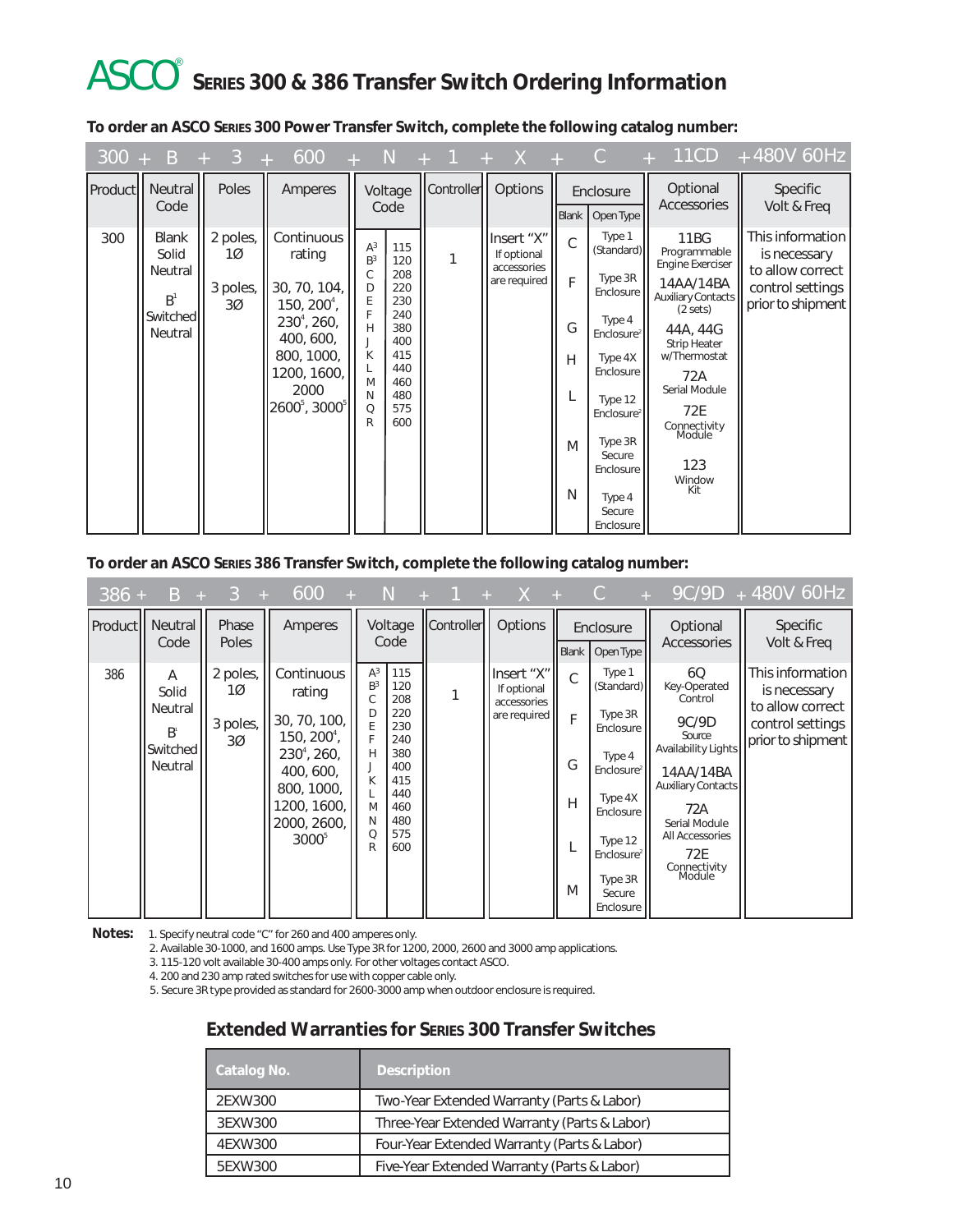## ASCO **SERIES 300 & 386 Transfer Switch Dimensions and Shipping Weights** <

#### **UL Type 1 Enclosure4**

|                             | Phase          | <b>Neutral</b>        |              | Approx. Shipping |              |                 |
|-----------------------------|----------------|-----------------------|--------------|------------------|--------------|-----------------|
|                             | <b>Poles</b>   | Code                  | <b>Width</b> | <b>Height</b>    | Depth        | Weight Lb. (kg) |
|                             | 2              | Α                     | 17 1/2 (445) | 31 (787)         | 11 5/8 (295) | 69 (32)         |
| 30, 70, 100*, 104           | $\overline{2}$ | B                     | 17 1/2 (445) | 31 (787)         | 11 5/8 (295) | 73(33)          |
| 150, 200                    | 3              | A                     | 17 1/2 (445) | 31 (787)         | 11 5/8 (295) | 73(33)          |
| *SERIES 386 only            | 3              | B                     | 17 1/2 (445) | 31 (787)         | 11 5/8 (295) | 75 (34)         |
|                             | $\overline{2}$ | A                     | 18 (457)     | 48 (1219)        | 13 (330)     | 100(45)         |
| 230 <sup>3</sup> , 260, 400 | $\overline{2}$ | $B^3$ or $C$          | 18 (457)     | 48 (1219)        | 13 (330)     | 110 (50)        |
|                             | 3              | A                     | 18 (457)     | 48 (1219)        | 13 (330)     | 100(45)         |
|                             | 3              | $\overline{B^3}$ or C | 18 (457)     | 48 (1219)        | 13 (330)     | 120(55)         |
|                             | $\overline{2}$ | Α                     | 24 (610)     | 63 (1600)        | 17 (432)     | 263 (119)       |
|                             | $\overline{2}$ | B                     | 24 (610)     | 63 (1600)        | 17 (432)     | 270 (122)       |
| 600                         | 3              | A                     | 24 (610)     | 63 (1600)        | 17 (432)     | 270(122)        |
|                             | 3              | B                     | 24 (610)     | 63 (1600)        | 17 (432)     | 277(126)        |
|                             | $\overline{2}$ | A                     | 34 (864)     | 72 (1829)        | 20 (508)     | 450 (204)       |
| 800, 1000                   | $\overline{2}$ | B                     | 34 (864)     | 72 (1829)        | 20 (508)     | 475 (217)       |
|                             | 3              | A                     | 34 (864)     | 72 (1829)        | 20 (508)     | 475(217)        |
|                             | 3              | B                     | 34 (864)     | 72 (1829)        | 20 (508)     | 500 (228)       |
|                             | $\overline{2}$ | A                     | 38(965)      | 87 (2210)        | 24(610)      | 685 (312)       |
| 1200                        | $\overline{2}$ | B                     | 38 (965)     | 87(2210)         | 24 (610)     | 705 (321)       |
|                             | 3              | A                     | 38 (965)     | 87 (2210)        | 24 (610)     | 705 (321)       |
|                             | 3              | B                     | 38 (965)     | 87 (2210)        | 24 (610)     | 725 (328)       |
|                             | 3              | A                     | 38 (965)     | 87 (2210)        | 24 (610)     | 925 (419)       |
| 1600, 20001                 | 3              | B                     | 38 (965)     | 87 (2210)        | 24 (610)     | 975 (441)       |
|                             | 3              | A                     | 38 (965)     | 91 (2311)        | 60 (1524)    | 1700 (771)      |
| 2600, 3000 <sup>2</sup>     | 3              | B                     | 38 (965)     | 91 (2311)        | 60 (1524)    | 2135 (969)      |

#### **Notes:**

- 1. Unit is designed for top cable entry of emergency & load and bottom entry of normal. A cable pull box is also available for all top or bottom cable access when required (optional accessory kit #K609027). Not required for type 3R, 4X & 12 enclosures where available.
- 2. Enclosures for 2600, 3000 amps are free-standing with removable top, sides & back.
- 3. Neutral Code "B" for 230 amperes only.
- 4. Dimensional data is approximate and subject to change. Certified dimensions available upon request.

### **UL Type 3R, 4 or 12 Enclosure**<sup>1,4,5,6</sup>

| <b>Switch Rating</b>        | Phase          | <b>Neutral</b> | Dimensions, In. (mm) | <b>Approx. Shipping</b> |              |                 |
|-----------------------------|----------------|----------------|----------------------|-------------------------|--------------|-----------------|
| amps                        | <b>Poles</b>   | Code           | Width                | Height                  | Depth        | Weight Lb. (kg) |
|                             | 2              | Α              | 17 1/2 (445)         | 35 (886)                | 11 5/8 (295) | 84 (38)         |
| 30, 70, 100*, 104           | $\overline{2}$ | B              | 17 1/2 (445)         | 35 (886)                | 11 5/8 (295) | 87(40)          |
| 150, 200                    | 3              | Α              | 17 1/2 (445)         | 35 (886)                | 11 5/8 (295) | 87(40)          |
| *SERIES 386 only            | 3              | B              | 17 1/2 (445)         | 35 (886)                | 11 5/8 (295) | 90(41)          |
|                             | 2              | Α              | 18 (458)             | 50 1/2 (1284)           | 14 1/3 (364) | 132 (60)        |
| 230 <sup>3</sup> , 260, 400 | $\overline{2}$ | $B^3$ or C     | 18 (458)             | 50 1/2 (1284)           | 14 1/3 (364) | 140(63)         |
|                             | 3              | Α              | 18 (458)             | 50 1/2 (1284)           | 14 1/3 (364) | 140 (63)        |
|                             | 3              | $B^3$ or C     | 18 (458)             | 50 1/2 (1284)           | 14 1/3 (364) | 148 (67)        |
|                             | 2              | Α              | 40 (1017)            | 75 (1907)               | 26(661)      | 664 (300)       |
|                             | $\overline{2}$ | B              | 40 (1017)            | 75 (1907)               | 26(661)      | 672 (303)       |
| 600                         | 3              | A              | 40 (1017)            | 75 (1907)               | 26(661)      | 672 (303)       |
|                             | 3              | B              | 40 (1017)            | 75 (1907)               | 26 (661)     | 680 (307)       |
|                             | $\overline{2}$ | A              | 40 (1017)            | 75 (1907)               | 26(661)      | 664 (300)       |
| 800, 1000                   | 2              | B              | 40 (1017)            | 75 (1907)               | 26 (661)     | 672 (303)       |
|                             | 3              | $\overline{A}$ | 40 (1017)            | 75 (1907)               | 26 (661)     | 672 (303)       |
|                             | 3              | B              | 40 (1017)            | 75 (1907)               | 26(661)      | 680 (307)       |
|                             | $\overline{2}$ | Ā              | 41 (1043)            | 94 1/2 (2403)           | 33 1/2 (852) | 1131 (513)      |
|                             | 2              | B              | 41 (1043)            | 94 1/2 (2403)           | 33 1/2 (852) | 1160 (526)      |
| 1200 <sup>6</sup>           | 3              | Α              | 41 (1043)            | 94 1/2 (2403)           | 33 1/2 (852) | 1160 (526)      |
|                             | 3              | B              | 41 (1043)            | 94 1/2 (2403)           | 33 1/2 (852) | 1189 (539)      |
|                             | 3              | A              | 41 (1043)            | 95 1/2 (2428)           | 62 (1577)    | 1810 (817)      |
| 1600, 2000 <sup>2</sup>     | 3              | B              | 41 (1043)            | 95 1/2 (2428)           | 62 (1577)    | 1860 (843)      |
|                             | 3              | Α              | 41 (1043)            | 95 1/3 (2424)           | 74 (1882)    | 2005 (905)      |
| 2600, 3000                  | 3              | B              | 41 (1043)            | 95 1/3 (2424)           | 74 (1882)    | 2070 (938)      |

#### **Notes:**

- 1. 30-1000 amps non-secure enclosure. 1200-3000 amps secure enclosure
- 2. When temperature below  $32^{\circ}$ F can be experienced, special precautions should be taken, such as the inclusion of space heaters, to prevent condensation and freez ing of this condensation.
- 3. Neutral code "B" for 230 amperes only.
- 4. Dimensions for switch sizes 30 1000 amperes suitable for Type 3R, 4, or 12 non secure enclosure, 1200 -3000 amperes only suitable for type 3R.
- 5. For 1200 ampere type 4, or 12 use 1600 amperes secure enclosure dimensions.
- 6. Dimensional data is approximate and subject to change. Certified dimensions available upon request.

## ASCO **SERIES 300 & 386 External Power Connections** <

#### **Sizes UL-Listed Solderless Screw-Type Terminals**

| <b>Ranges of AL-CU Wire Sizes</b><br>(Unless Specified Copper Only) |
|---------------------------------------------------------------------|
| One #14 to 4/0 AWG                                                  |
| Two 1/0 AWG to 250 MCM<br>or One #4 AWG to 600 MCM                  |
| Two 2/0 AWG to 600 MCM                                              |
| Four 1/0 to 600 MCM                                                 |
| Six 1/0 to 600 MCM                                                  |
| Twelve 3/0 to 600 MCM                                               |
|                                                                     |

#### **Notes:**

- 1. All SERIES 300 switches are furnished with a solid neutral plate (unless switched neutral configuration is specified) and terminal lugs. Specify "A" in catalog number to order a neutral plate on the series 386 switches.
- 2. 200 and 230 amp rated switches for use with copper cable only. Refer to paragraph 310.15 of the NEC for additional information.
- 3. Use wire rated 75°C minimum for all power connections.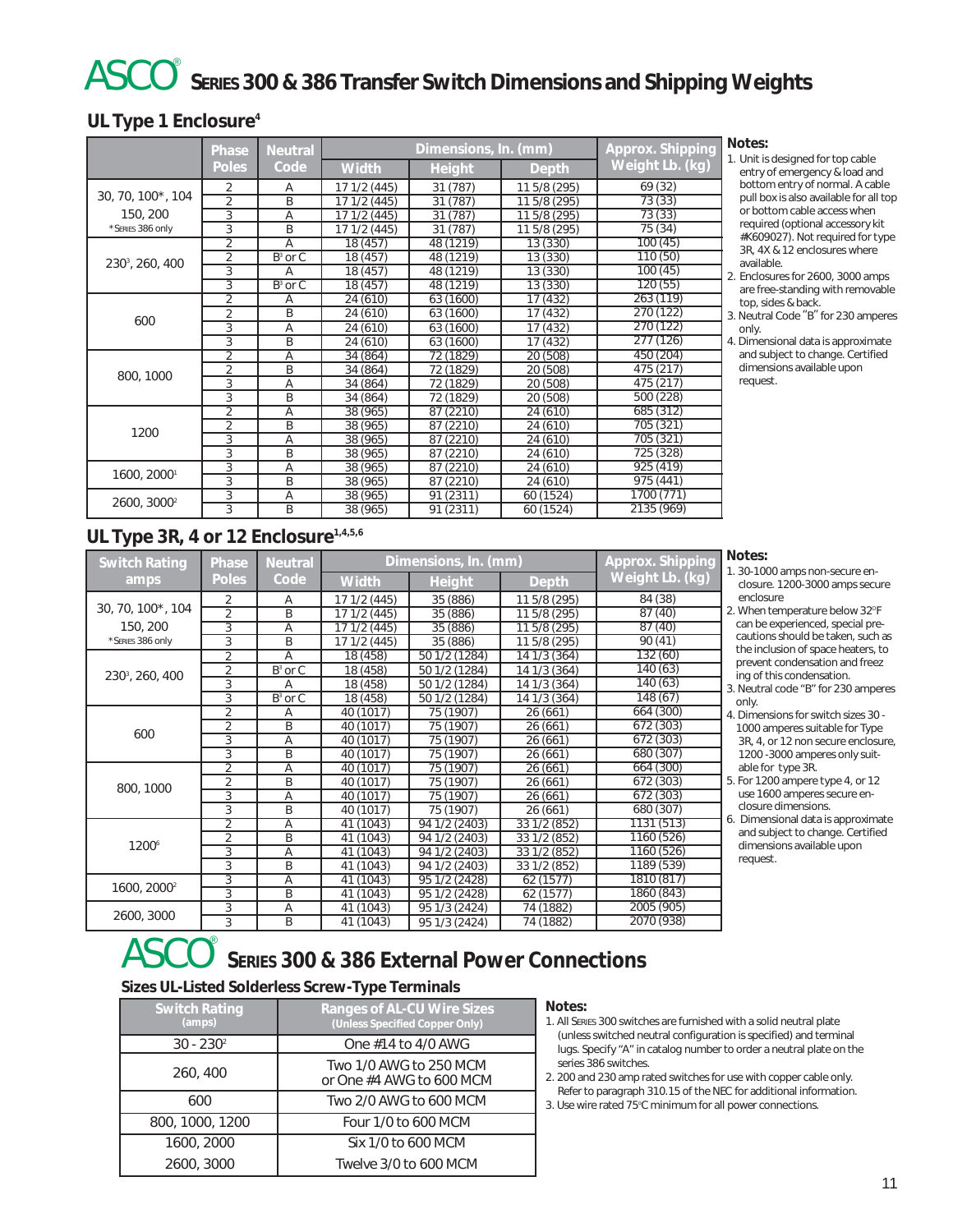## ASCO **SERIES 300SE Power Transfer Switch** <



**Fig. 16:** ASCO Service Entrance Power Transfer Switch rated 3 Pole 800 amperes shown in Type 3R enclosure



One line diagram of a typical service entrance rated transfer switch available in Solid or Switched Neutral.\*Ground fault trip protection provided on sizes of 1000 amperes and above

### **The ASCO Service Entrance Power Transfer Switch**

Combines automatic power switching with a utility circuit breaker as a disconnect device. The power transfer switch meets all National Electrical Code requirements for installation as service entrance equipment.

Service entrance rated transfer switches generally are installed at facilities that have a single utility feed and a single emergency power source. A circuit breaker serves as the utility disconnect and links are provided to connect both neutral and ground conductors.

The ASCO 300SE Service Entrance Automatic Transfer Switch uses the same reliable transfer switching mechanism and controller as the SERIES 300 product platform, and also includes a utility circuit breaker as a disconnect device.

#### **Product Features:**

- Suitable for use as service entrance equipment.
- The ASCO SERIES 300SE is listed to UL 891 standard for Dead-Front Switchboards, and meets all NEC requirements for service entrance equipment.
- Automatic Transfer Switch is listed to UL 1008 for total system loads.
- Sizes available from 70 through 3000 amps. Available to 600 VAC, 50 or 60Hz, single or three phase.
- Circuit Breaker disconnect on the normal for isolation of transfer switch and other electrical equipment.
- Disconnect link on Neutral and Ground. Silver plated copper ground and neutral bus.
- Solderless screw type terminals for External Power Connections.
- Ground fault trip protection provided on sizes of 1000 amperes and above.
- UL approved Type 1 enclosure.
- UL approved Type 3R secure enclosure.
- Available with solid or switched neutral.
- Optional TVSS Available on Normal, Emergency and/or Load.

#### ASCO **SERIES 300SE Transfer Switch Ordering Information**  $^{\circ}$

**To order an ASCO SERIES 300SE Power Transfer Switch, complete the following catalog number:**

| $3AUS +$  | <sub>B</sub>                          |                                  | 400                                                                                                               |                                                                      |                                                                                                |                   |                                                          |                              |                                                                                                                                                        | 11CD<br>$\pm$                                                                                                                                                                                                                                                                            | 240V/60                                                                                                       |
|-----------|---------------------------------------|----------------------------------|-------------------------------------------------------------------------------------------------------------------|----------------------------------------------------------------------|------------------------------------------------------------------------------------------------|-------------------|----------------------------------------------------------|------------------------------|--------------------------------------------------------------------------------------------------------------------------------------------------------|------------------------------------------------------------------------------------------------------------------------------------------------------------------------------------------------------------------------------------------------------------------------------------------|---------------------------------------------------------------------------------------------------------------|
| Product I | Neutral<br>Code                       | Phase<br>Poles                   | Amperes<br>Continuous<br>Rating                                                                                   |                                                                      | Voltage<br>Code                                                                                | <b>Controller</b> | Options                                                  | <b>Blank</b>                 | Enclosure<br>Open Type                                                                                                                                 | Optional<br>Accessories                                                                                                                                                                                                                                                                  | Specific<br>Volt & Freg                                                                                       |
| 3AUS      | R <sup>1</sup><br>Switched<br>Neutral | 2 poles,<br>1Ø<br>3 poles,<br>3Ø | 70, 100,<br>150, 200 <sup>9</sup> ,<br>225°, 250,<br>400, 600,<br>800, 1000,<br>1200, 1600,<br>2000<br>2500, 3000 | $A^3$<br>B <sup>3</sup><br>С<br>D<br>E<br>Н<br>K<br>M<br>N<br>Q<br>R | 115<br>120<br>208<br>220<br>230<br>240<br>380<br>400<br>415<br>440<br>460<br>480<br>575<br>600 |                   | Insert "X"<br>If optional<br>accessories<br>are required | $\mathcal{C}$<br>M<br>N<br>Q | Type 1<br>(Standard)<br>Type 3R<br>Secured<br>Enclosure<br>Type 4<br>Secured<br>Enclosure <sup>2</sup><br>Type 12<br>Secured<br>Enclosure <sup>2</sup> | 11BG<br>Programmable Engine<br>Exerciser<br>14AA/14BA<br><b>Auxiliary Contacts</b><br>$(2 \text{ sets})$<br>44G<br><b>Strip Heater</b><br>w/Thermostat<br>72A<br>Serial Module<br>72E Connectivity<br>Module<br>73A Surge Suppressor<br>42TH3 <sup>5</sup><br>Reduced<br>Type 3R Secured | <b>This</b><br>information<br>is necessary<br>to allow<br>correct<br>control<br>settings prior<br>to shipment |

**Notes:** 1. Specify neutral code "C" for 250 and 400 amperes only. 2. Available 70-1000 ampacity. Use Type 3R for 1200-3000 amp applications.

3. 115-120 volt available 150-400 amps only.

4. A solid neutral is standard on 3AUS.



**Fig. 17:** ASCO Service Entrance Power Transfer Switch rated 2 pole 200 amperes shown in reduced type 3R enclosure where space is limited

6. 200, 225 amp rated switch suitable for use with copper cable only.

5. For switch sizes 70 - 225 amperes only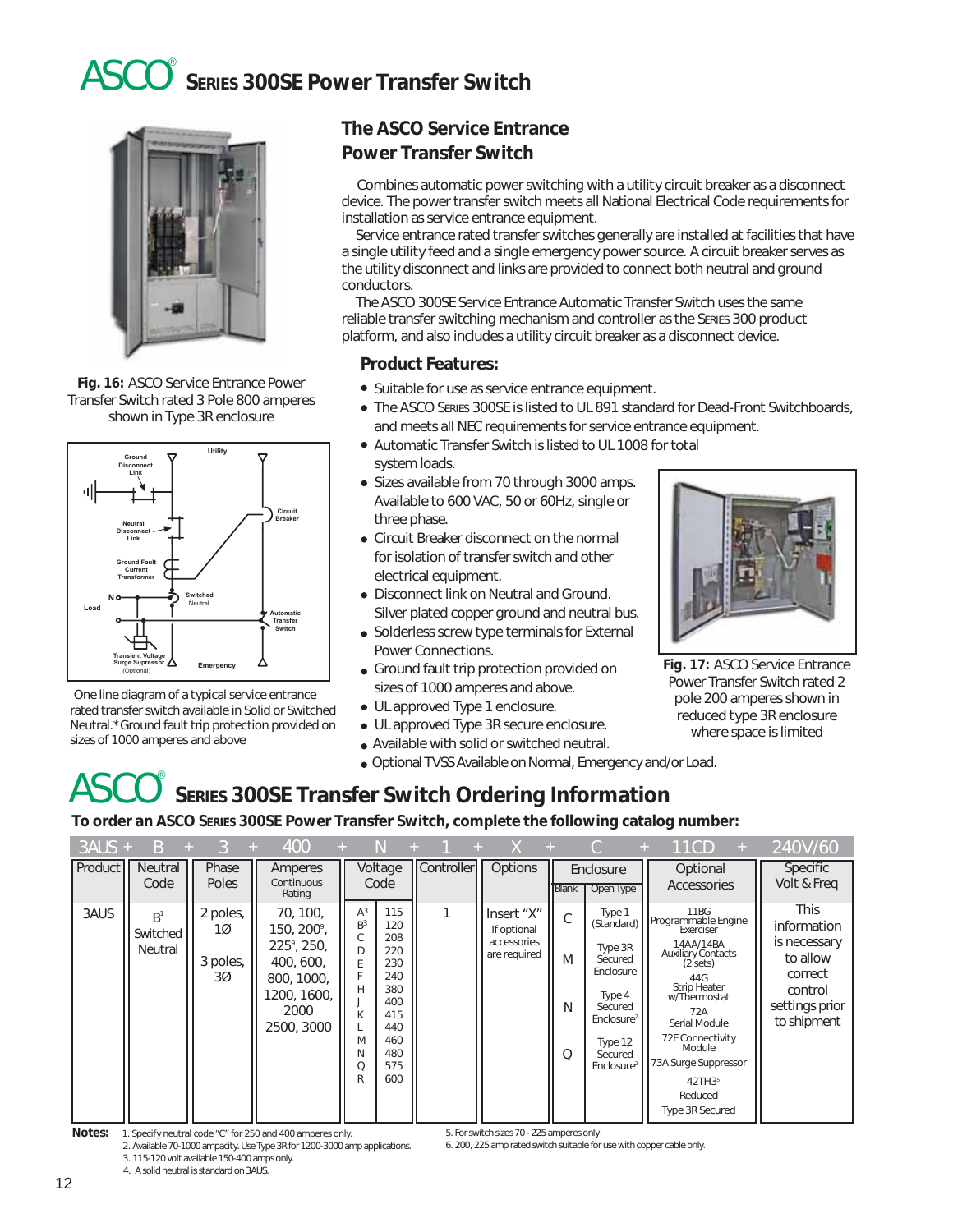## ASCO **SERIES 300SE Transfer Switch Dimensions and Shipping Weights** <

#### **UL Type 1 Enclosure2**

| <b>Switch Rating</b>                  | Phase          | <b>Neutral</b> |              | Approx. Shipping |                        |                 |
|---------------------------------------|----------------|----------------|--------------|------------------|------------------------|-----------------|
| amps                                  | <b>Poles</b>   | Code           | <b>Width</b> | Height           | Depth                  | Weight Lb. (kg) |
|                                       | $\overline{2}$ | <b>STD</b>     | 36.5 (927)   | 48.5 (1232)      | 13.25 (337)            | 400 (185)       |
| 70, 100, 150,                         | 2              | B              | 36.5(927)    | 48.5 (1232)      | 13.25(337)             | 408 (188)       |
| 200, 225                              | 3              | <b>STD</b>     | 36.5(927)    | 48.5 (1232)      | 13.25 (337)            | 408 (188)       |
|                                       | 3              | B              | 36.5(927)    | 48.5 (1232)      | 13.25 (337)            | 416 (192)       |
|                                       | 2              | <b>STD</b>     | 36.5(927)    | 48.5 (1232)      | 13.25 (337)            | 400 (185)       |
| 250, 400                              | $\overline{2}$ | C              | 36.5(927)    | 48.5 (1232)      | 13.25 (337)            | 408 (188)       |
|                                       | 3              | <b>STD</b>     | 36.5(927)    | 48.5 (1232)      | 13.25 (337)            | 408 (188)       |
|                                       | 3              | C              | 36.5(927)    | 48.5 (1232)      | 13.25 (337)            | 416 (192)       |
|                                       | $\overline{2}$ | <b>STD</b>     | 38 (965)     | 91 (2311)        | 28 (711)               | 800 (370)       |
|                                       | 2              | B              | 38 (965)     | 91 (2311)        | 28 (711)               | 820 (378)       |
| 6001, 8001                            | 3              | <b>STD</b>     | 38 (965)     | 91 (2311)        | 28 (711)               | 820 (378)       |
|                                       | 3              | B              | 38 (965)     | 91 (2311)        | 28 (711)               | 846 (390)       |
|                                       | 2              | <b>STD</b>     | 38 (965)     | 91 (2311)        | 48 (1218)              | 1085 (501)      |
|                                       | 2              | B              | 38 (965)     | 91 (2311)        | 48 (1218)              | 1105 (510)      |
| 1000 <sup>1</sup> , 1200 <sup>1</sup> | 3              | <b>STD</b>     | 38 (965)     | 91 (2311)        | 48 (1218)              | 1105 (510)      |
|                                       | 3              | B              | 38 (965)     | 91(2311)         | 48 (1218)              | 1134 (523)      |
|                                       | 3              | <b>STD</b>     | 38 (965)     | 91(2311)         | 48 (1218)              | 2590 (1198)     |
| 16001, 20001                          | 3              | B              | 38 (965)     | 91 (2311)        | $\overline{48}$ (1218) | 2640 (1218)     |
| 25001, 30001                          | 3              | <b>STD</b>     | 38 (965)     | 91 (2311)        | 72 (1829)              | 4590 (2118)     |
|                                       | 3              | B              | 38 (965)     | 91 (2311)        | 72 (1829)              | 4655 (2148)     |

**Notes:** 1. Unit is designed for top and bottom cable entry for all services and load.

2. Dimensional data is approximate and subject to change. Certified dimensions available upon request.

#### **UL Type 3R Enclosure<sup>5</sup>**

| <b>Switch Rating</b>                  | Phase          | <b>Neutral</b> |              | Approx. Shipping        |                       |                 |
|---------------------------------------|----------------|----------------|--------------|-------------------------|-----------------------|-----------------|
| amps                                  | <b>Poles</b>   | Code           | <b>Width</b> | Height                  | Depth                 | Weight Lb. (kg) |
|                                       | 2              | <b>STD</b>     | $24(609)^4$  | 37.25(946) <sup>4</sup> | 12 (304) <sup>4</sup> | 180 (83)        |
| 70, 100, 150, 200, 225                | $\overline{2}$ | B              | $24(609)^4$  | $37.25(946)^4$          | 12 (304) <sup>4</sup> | 188 (87)        |
| must specify                          | $\overline{3}$ | <b>STD</b>     | $24(609)^4$  | 37.25(946) <sup>4</sup> | 12 (304) <sup>4</sup> | 188 (87)        |
| accessory 42TH34                      | 3              | B              | $24(609)^4$  | 37.25(946) <sup>4</sup> | 12 (304) <sup>4</sup> | 196 (90)        |
|                                       | 2              | <b>STD</b>     | 36.5 (927)   | 49.25 (1251)            | 16 (406)              | 538 (248)       |
| 250, 400                              | 2              | C.             | 36.5 (927)   | 49.25 (1251)            | 16 (406)              | 546 (252)       |
|                                       | 3              | <b>STD</b>     | 36.5(927)    | 48.25 (1251)            | 16 (406)              | 546 (252)       |
|                                       | 3              | C.             | 36.5 (927)   | 48.25 (1251)            | 16 (406)              | 554 (256)       |
|                                       | $\overline{2}$ | <b>STD</b>     | 38 (965)     | 91 (2311)               | 36.25 (921)           | 990 (458)       |
|                                       | $\overline{2}$ | B              | 38 (965)     | 91 (2311)               | 36.25 (921)           | 1010 (467)      |
| 6001, 8001                            | 3              | <b>STD</b>     | 38 (965)     | 91 (2311)               | 36.25 (921)           | 1010 (467)      |
|                                       | 3              | B              | 38 (965)     | 91 (2311)               | 36.25 (921)           | 1036 (479)      |
|                                       | $\overline{2}$ | <b>STD</b>     | 40 (1016)    | 91 (2311)               | 62 (1575)             | 1305 (604)      |
|                                       | $\overline{2}$ | B              | 40 (1016)    | 91 (2311)               | 62 (1575)             | 1325 (613)      |
| 1000 <sup>1</sup> , 1200 <sup>1</sup> | 3              | <b>STD</b>     | 40 (1016)    | 91 (2311)               | 62 (1575)             | 1325 (613)      |
|                                       | 3              | B              | 40 (1016)    | 91(2311)                | 62(1575)              | 1354 (626)      |
| 1600 <sup>1</sup> , 2000 <sup>1</sup> | 3              | <b>STD</b>     | 41 (1041)    | 95 (2413)               | 62(1575)              | 2890 (1337)     |
|                                       | 3              | B              | 41 (1041)    | 95 (2413)               | 62 (1575)             | 2940 (1360)     |
| 25001, 30001                          | 3              | <b>STD</b>     | 41 (1041)    | 95.5 (2426)             | 74 (1880)             | 5350 (2474)     |
|                                       | 3              | B              | 41 (1041)    | 95.5 (2426)             | 74 (1880)             | 5415 (2504)     |

**Notes:** 1. Unit is designed for top and bottom cable entry for all services and load.

2. Enclosures for 600 – 3000 amps are freestanding.

3. When temperatures below 32° F can be experienced, special precautions should be taken, such as the inclusion of strip heaters, to prevent condensation and freezing of this condensation. This is particularly important when environmental enclosures

#### **Extended Warranties for SERIES 300SE Transfer Switches**

| Catalog No. | <b>Description</b>                                      |  |
|-------------|---------------------------------------------------------|--|
| 2EXW300SE   | Two-Year Extended Warranty (Parts & Labor)              |  |
| 3EXW300SE   | Three-Year Extended Warranty (Parts & Labor)            |  |
| 4EXW300SE   | Four-Year Extended Warranty (Parts & Labor)             |  |
|             | 5EXW300SE   Five-Year Extended Warranty (Parts & Labor) |  |

#### **SERIES 300SE AIC Rating**

| <b>Switch Rating</b>             | <b>AIC Rating</b> |
|----------------------------------|-------------------|
| 70, 100, 150, 200, 225           | 25,000            |
| 250, 400                         | 35,000            |
| 600, 800, 1000, 1200, 1600, 2000 | 65.000            |
| 2500, 3000                       | 100,000           |

(Type 3R, 4 & 12) are ordered for installation outdoors. See Optional Accessories page for space heater options (acc. 44G).

4. If accessory 44G is specified for 70-225 amps an oversize enclosure is required. W - 36.5(927), H - 49.25 (1251), D - 16 (406) Weight : 554(256)

5. Dimensional data is approximate and subject to change. Certified dimensions available upon request.

#### **SERIES 300SE External Power Connections Sizes UL-Listed Solderless Screw-Type Terminals**

| <b>Switch Rating</b>       | <b>Ranges of AL-CU Wire Sizes</b><br>(Unless Specified Copper Only) |
|----------------------------|---------------------------------------------------------------------|
| 70, 100,<br>150, 200, 225* | One $\#14$ to $4/0$ AWG                                             |
| 250, 400                   | Two 1/0 AWG to 250 MCM or One #4 AWG to 600 MCM                     |
| 600                        | Two 1/0 AWG to 600 MCM                                              |
| 800, 1000, 1200            | Four 1/0 to 600 MCM                                                 |
| 1600, 2000                 | Six 1/0 to 600 MCM                                                  |
| 2500                       | Twelve 3/0 to 600 MCM                                               |
| 3000                       | Twelve 3/0 to 600 MCM                                               |

**Note:** All SERIES 300SE switches are furnished with a solid neutral plate (unless switched neutral configuration is specified) and terminal lugs. \* 200 and 225 amp rated switch for use with copper cable only.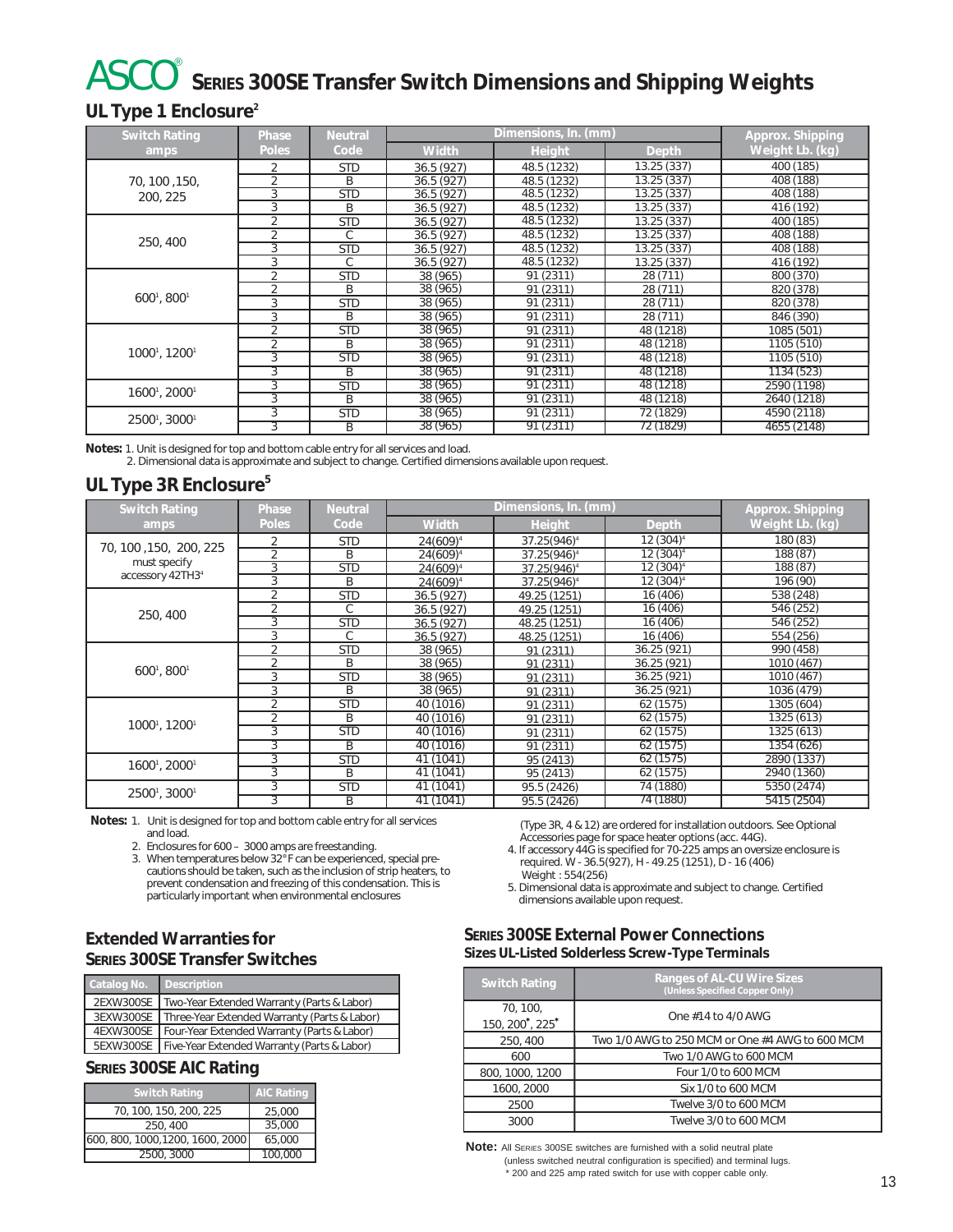## ASCO **SERIES 300L Power Transfer Load Center** <



**Fig. 18:** SERIES 300 L Power Transfer Load Center

### **Features**

- Power Transfer Load Center is Service Entrance Rated and listed to UL67
- Automatic Transfer Switch is listed to UL1008, the standard for Transfer Switch Equipment, and meets NFPA 110 for Emergency and Standby Power Systems and the National Electrical Code (NEC) articles 700, 701 and 702. Also CSA certified to CSA 22.2 No. 178-1978
- True double-throw contacts eliminate simultaneous connection to utility and generator
- Adjustable close differential voltage sensing on the normal source
- Automatic engine exerciser to test the generator with or without loads. This is optional accessory 11BG on standard SERIES 300 products
- Pre-wired and factory tested for easy installation
- Space saving modular design provides easy access and serviceability
- Convenient terminals for connecting neutral and ground conductors
- Available in Type 1 (indoor) or Type 3R (non-secure outdoor) enclosures

### **The ASCO Power Transfer Load Center**

Everything that is needed to protect sensitive loads from power outages and transients is in one package, the ASCO SERIES 300 Automatic Power Transfer Switch with microprocessor digital controller. Versatile Square D Load Distribution Panel, and protective transient voltage surge suppression for normal and emergency.

ASCO Automatic Transfer Switches are the standard of the industry and represent the most advanced technology in transferring loads between two power sources.

Available with 200 or 400 Amp rating, 120/240 VAC 60 hz single phase, 3 wire or 120/208 VAC, 60 hz three phase, 4 wire.

The PTLC includes a 42-position load distribution panel. Main circuit breakers provide overcurrent protection and disconnect for convenient and safe serviceability. The shallow profile facilitates installation.

When power fails, the automatic transfer switch follows user-set time delays to start the generator, transfer the load to the generator, reconnect to utility power and shut down the generator after generator cool down.

### **Transient Voltage Surge Suppression (TVSS)**

#### **Technology**

Parallel Arrayed Metal Oxide Varistors **Maximum continuous operating voltage (MCOV)** 125 Percent of Line Voltage **Mode Protection** All mode protection (L-N, L-G, L-L, N-G) **Surge Current** 90kA (8/20us) Transient waveform for category C **Surge Voltage Rating** (8/20us), 400v (L- N, L- G, N - G , 700volts (L-L) **OverCurrent Protection** 200 amps 400 amps **Alarming** Remote - Two (2) Form C contacts rated 5 amps at 120 vac Visual - LED protection indicators for each phase

#### **Optional Features**

- Three source arrangement (stationary and portable generators)
- Generator single pole receptacles
- Generator multipole receptacle

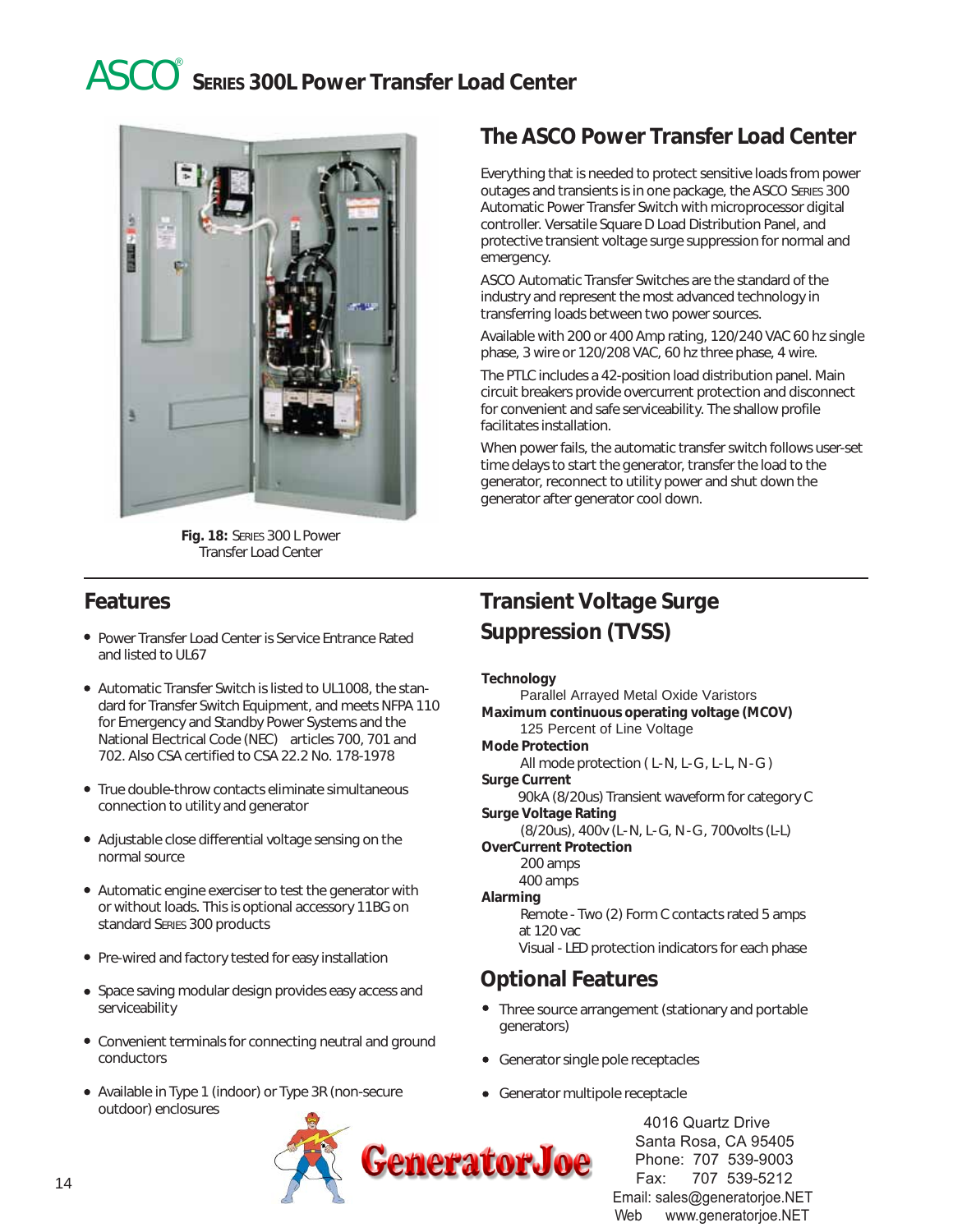## ASCO **SERIES 300L Power Transfer Load Center Ordering Information** <

To order an ASCO SERIES 300L Power Transfer Load Center, complete the following catalog number:

|         |                      |                                                | $300L + 4 + 2 + 200 + F$ |        |                                                          |            | $+$ 1 $+$ X                                                                                                                                                                                                                                                                                                                                                                                                                                  |        | C.                                        |
|---------|----------------------|------------------------------------------------|--------------------------|--------|----------------------------------------------------------|------------|----------------------------------------------------------------------------------------------------------------------------------------------------------------------------------------------------------------------------------------------------------------------------------------------------------------------------------------------------------------------------------------------------------------------------------------------|--------|-------------------------------------------|
| Product | Load<br>Center       | Poles                                          | Amperes<br>Continuous    |        | Voltage<br>Code                                          | Controller | Options                                                                                                                                                                                                                                                                                                                                                                                                                                      |        | Enclosure                                 |
| 300L    | $4 = 42$<br>Circuits | 2 poles,<br>100<br>3 poles,<br>30 <sup>o</sup> | Rating<br>200<br>400     | С<br>F | 208/120v/60hz<br>3Ø 4 wire<br>240/120v/60hz<br>10 3 wire | 1          | Insert "X"<br>If optional accessories<br>are required<br>11B<br>Programmable Engine<br><b>Exerciser and Source</b><br><b>Availability Contacts</b><br>14AA/14BA<br>Auxiliary Contacts <sup>1</sup><br>44G<br><b>Strip Heater</b><br>w/Thermostat<br>72A<br>Serial Module<br>72F<br><b>Connectivity Module</b><br>73<br><b>Transient Voltage Surge</b><br>Suppression 73V*1 <sup>2</sup><br>single phase or 73V*3 <sup>2</sup><br>three phase | C<br>F | Type 1<br>(Standard)<br>Type 3R<br>Secure |

**Notes:** 1. Auxiliary contacts indicate position of main contacts. Two (2) for normal

and two (2) for emergency position (one set is standard)

2. Specify N for Utility (1 required), B for Utility and Generator (2 are

required), and L for Load (1 required)

#### **SERIES 300L Power Transfer Load Center ASCO** SERIES 300L Power Transfer Load Cer<br>Dimensions and Shipping Weights<sup>1</sup>  $^{\circ}$

| <b>Switch Rating</b> | Phase        | <b>Enclosure</b>   | Dimensions2, In. (mm) |               | Approx. Shipping |                 |
|----------------------|--------------|--------------------|-----------------------|---------------|------------------|-----------------|
| amps                 | <b>Poles</b> | Type               | <b>Width</b>          | <b>Height</b> | <b>Depth</b>     | Weight Lb. (kg) |
| 200                  |              | Type 1             | 30(762)               | 66 (1675)     | 6(152)           | 255 (118)       |
| 200                  |              | Type 1             | 30(762)               | 66 (1675)     | 6(152)           | 259 (120)       |
| 200                  |              | Type 3R Non Secure | 30(762)               | 84 (2133)     | 10(254)          | 317 (146)       |
| 200                  |              | Type 3R Non Secure | 30(762)               | 84 (2133)     | 10(254)          | 321 (148)       |
| 400                  |              | Type 1             | 35 (888)              | 78 (1980)     | 7.25 (184)       | 290 (134)       |
| 400                  |              | Type1              | 35 (888)              | 78 (1980)     | 7.25 (184)       | 298 (138)       |
| 400                  |              | Type 3R Non Secure | 30(762)               | 84 (2133)     | 10(254)          | 352 (163)       |
| 400                  |              | Type 3R Non Secure | 30(762)               | 84 (2133)     | 10(254)          | 360 (166)       |

**Note:** 1. Dimensional data is approximate and subject to change. Certified dimensions available upon request.

#### **SERIES 300L Power Transfer Load Center Sizes UL-Listed Solderless Screw-Type Terminals**

| SILOS OLTERACO SORGO IGSS SOFGWT FYPO TOFFITHIOIS |                                                                     |  |  |  |
|---------------------------------------------------|---------------------------------------------------------------------|--|--|--|
| <b>Switch Rating</b>                              | <b>Ranges of AL-CU Wire Sizes</b><br>(Unless Specified Copper Only) |  |  |  |
| 200                                               | One #14 to 4/0 AWG                                                  |  |  |  |
| 400                                               | Two 1/0 AWG to 250 MCM or One #4 AWG to 600 MCM                     |  |  |  |

## **Extended Warranties for**

|                                              | <b>SERIES 300L Power Transfer Center Switches</b> |
|----------------------------------------------|---------------------------------------------------|
| <u>and the second contract of the second</u> |                                                   |

| Catalog No. Description |                                                            |
|-------------------------|------------------------------------------------------------|
| 2EXW300L                | Two-Year Extended Warranty (Parts & Labor) Total 2 years   |
| 3EXW300L                | Three-Year Extended Warranty (Parts & Labor) Total 3 years |
| 4EXW300L                | Four-Year Extended Warranty (Parts & Labor) Total 4 years  |
| 5EXW300L                | Five-Year Extended Warranty (Parts & Labor) Total 5 years  |

**Note:** 1. Consult ASCO for Type 3R secure enclosures

#### **Field Conversion Kits for SERIES 300L Transfer Switches**

| Kit No. | Description                                                         |
|---------|---------------------------------------------------------------------|
|         | K733433-001   Single Phase Surge Suppression 240v/120v (Acc. 73V*1) |
|         | K733433-003   Three Phase Surge Suppression 209v/120v (Acc. 73V*3)  |



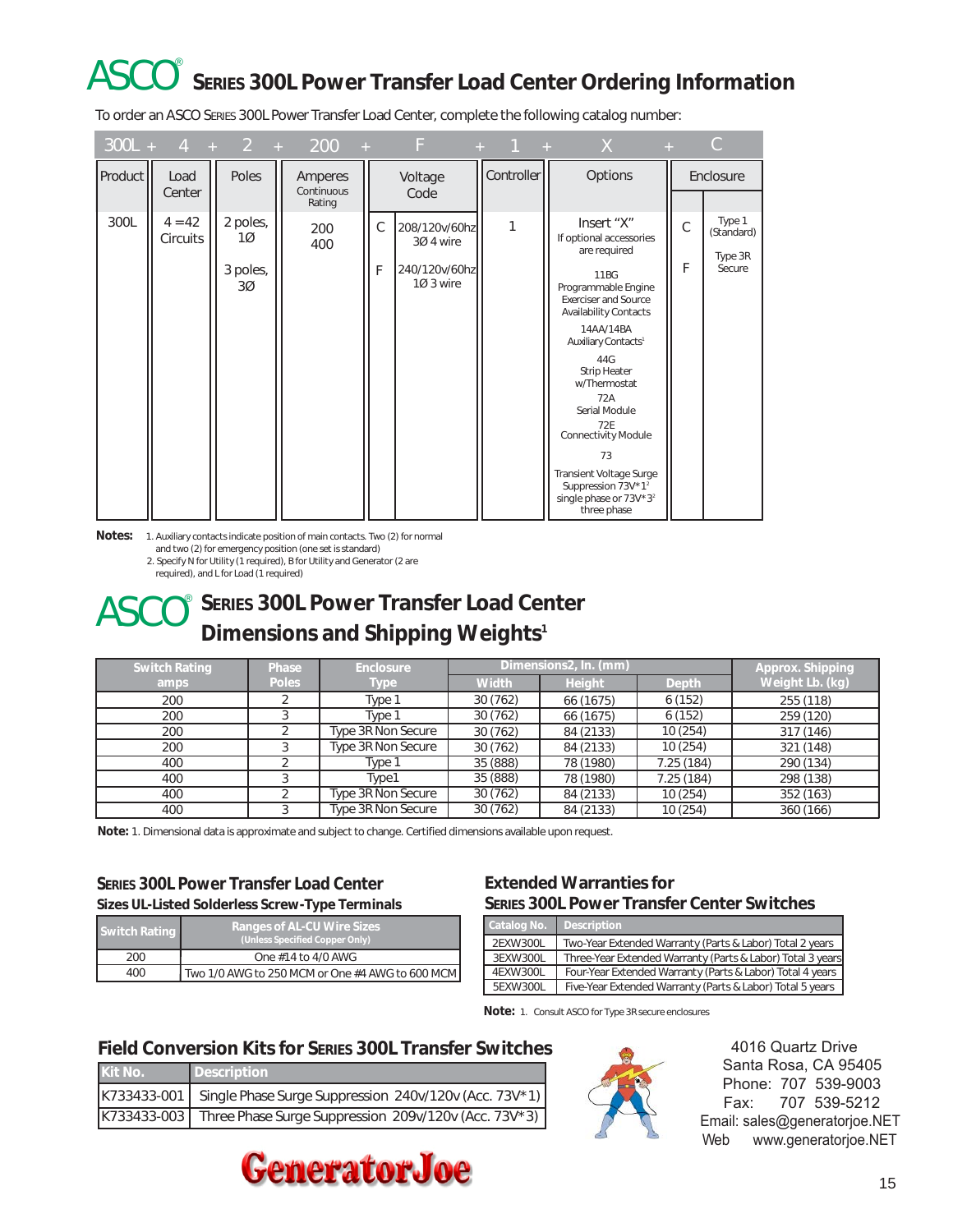## ASCO **SERIES 300 Power Monitoring & Control** <

## **ASCO Connectivity Solutions**

ASCO Power*Quest*® and *SiteWeb®* communications products allow for the monitoring and control of power transfer switches in your Emergency or Standby Power Distribution System. Local Area Networks and Remote networks are supported with either single or multiple points of access and web-enabled communications allow access to your power system from anywhere around the world.

#### **Features**

- Monitors and controls Power Transfer Switches and Engine Generators
- Monitors normal and emergency voltages and frequency
- Indicates transfer switch position and source availability
- Provides transfer and re-transfer of loads for system testing
- View normal and emergency voltage and frequency settings
- View transfer switch time-delay settings
- Provides transfer switch rating and identification
- Automatic paging notifies personnel, by e-mail or text message, of selected system alarms
- View current, power and power factor with ASCO Power Managers connected to the system

## **Power***Quest* **® Typical Network Connection**

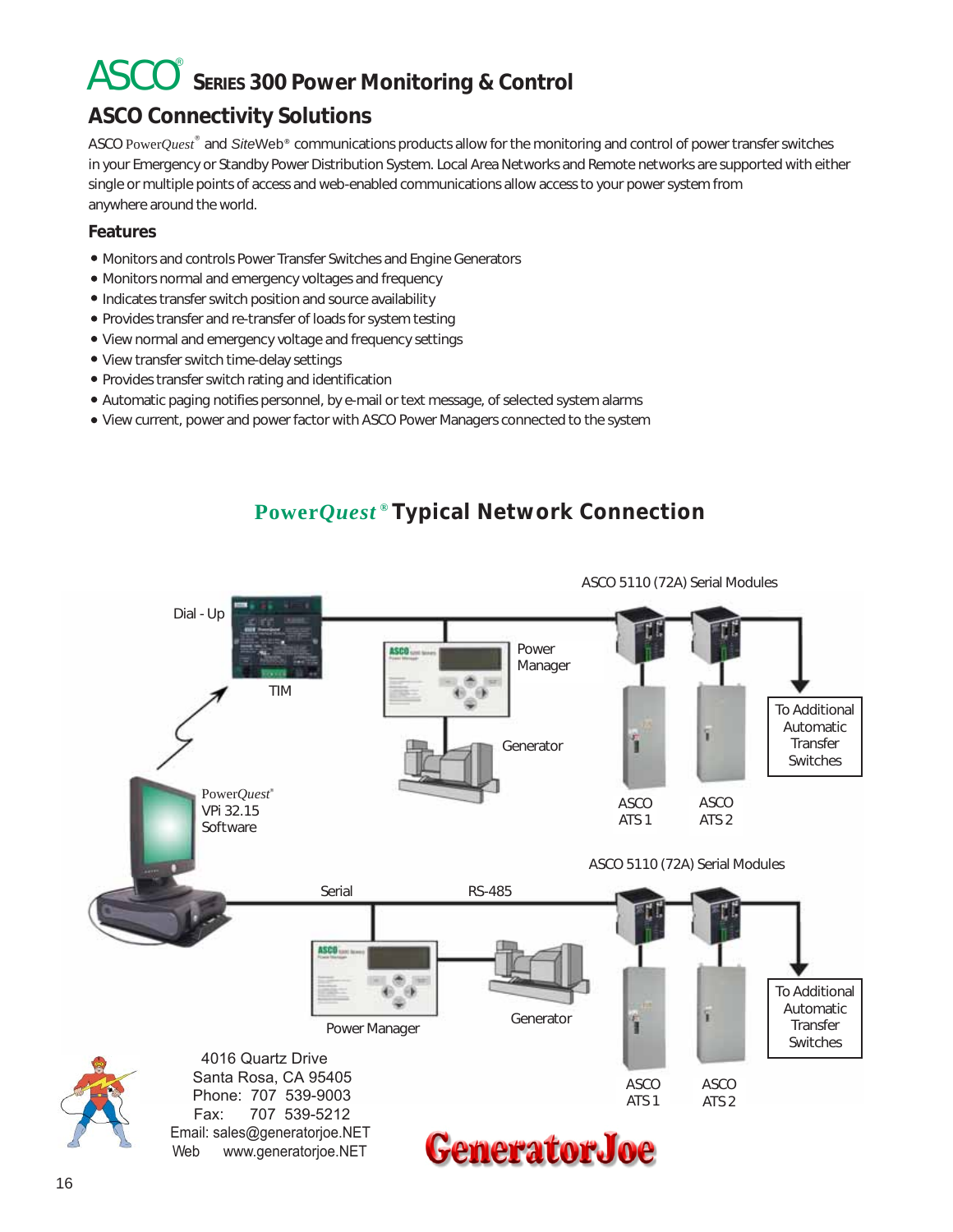## ASCO **SERIES 300 Power Monitoring & Control** <



*Site*Web**®** is a client-server application requiring no software to be installed on the client computer. When combined with the ASCO Communication Interface Modules (Acc 72A , Acc 72E), and the ASCO 5500 SERIES Thin Web Server provide the most comprehensive Intranet and Internet communication system for the monitoring and control of power transfer switches and engine generators located in your emergency or standby power distribution system. The *Site*Web**®** communication system allows multiple client access, from local or remote locations, and provides for the monitoring of up to 64 power transfer switches and eight engine generators. In addition, automatic paging is provided for all alarm signals.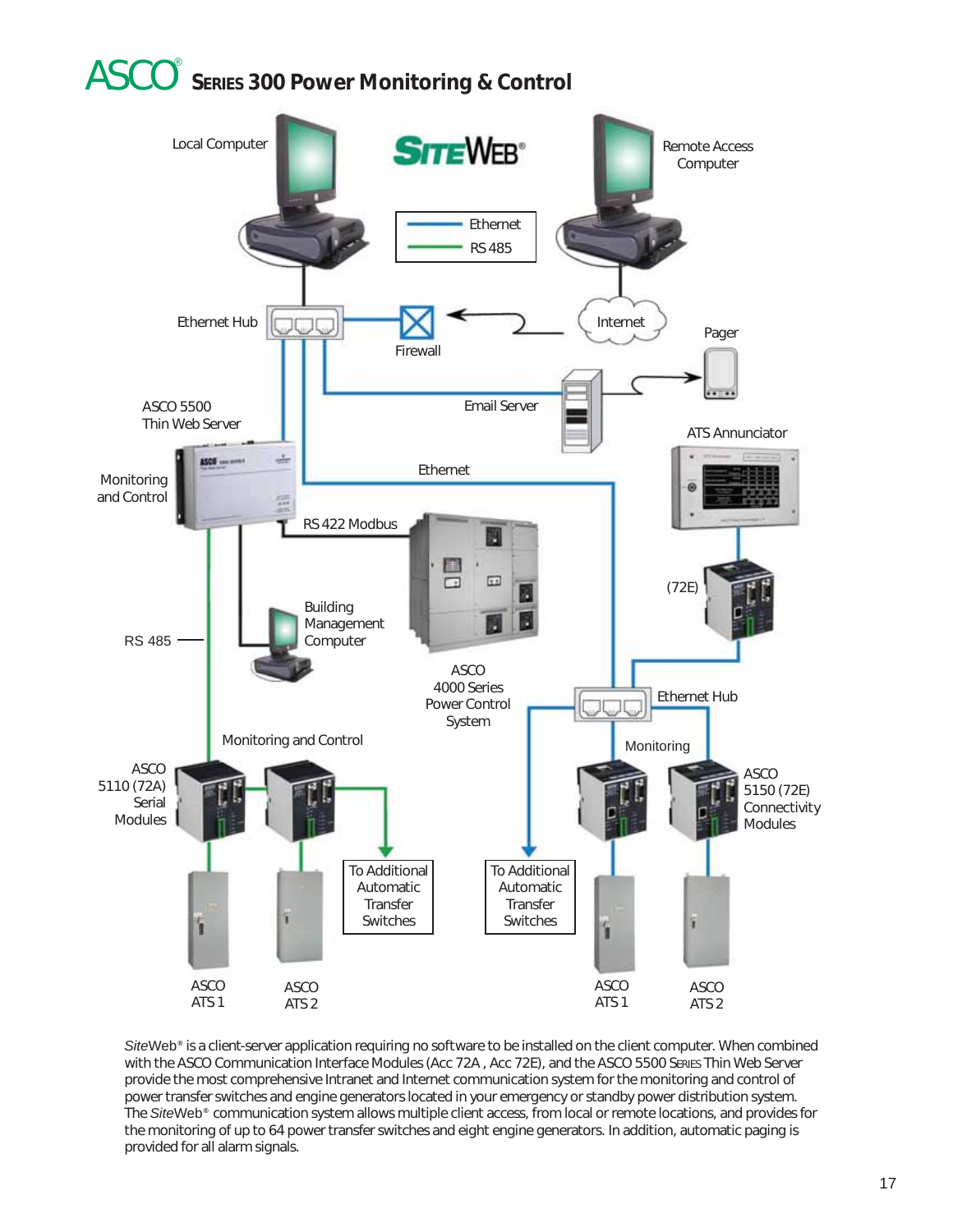## ASCO **SERIES 300 Power Connectivity Products** <

## **Power***Quest***®** vs.

| <b>ASCO Connectivity Solution Guide</b><br><b>Feature</b>             | PowerQuest <sup>®</sup><br><b>VPi 32.15</b> | <b>Thin Web Server</b><br>with SiteWeb <sup>®</sup> | 5150<br><b>Connectivity Module</b> |
|-----------------------------------------------------------------------|---------------------------------------------|-----------------------------------------------------|------------------------------------|
| Quantity of Monitored / Controlled Power Transfer<br>Switches per LAN | 32                                          | 64                                                  | $1024+$                            |
| Number of Monitored / Controlled Gensets                              | 4                                           | 8                                                   | $1024+$                            |
| Control & Monitoring Capability                                       | Yes                                         | Yes                                                 | <b>No</b>                          |
| <b>Embedded Web Pages</b>                                             | <b>No</b>                                   | Yes                                                 | <b>Yes</b>                         |
| <b>Ethernet Network Compatible</b>                                    | Yes                                         | Yes                                                 | Yes                                |
| Monitor Multiple Protocols & Baud Rates<br>(ASCO I, ASCO II, Modbus)  | <b>No</b>                                   | No.                                                 | Yes                                |
| <b>Monitor Multiple Sites</b>                                         | Dial-Up                                     | Internet                                            | Intranet                           |
| Multiple Client Access                                                | <b>No</b>                                   | Up to $8$                                           | Up to $8$                          |
| <b>Client Software Required</b>                                       | Yes                                         | Internet Explorer                                   | Internet Explorer                  |
| Monitors Dissimilar ASCO Controllers on Common LAN                    | <b>No</b>                                   | No.                                                 | Yes                                |
| Communicates with ASCO Remote Annuciators                             | <b>No</b>                                   | No.                                                 | Yes                                |
| Email / Paging Alarms                                                 | <b>No</b>                                   | Yes                                                 | <b>No</b>                          |
| <b>Historical Trending Option Alarms</b>                              | <b>No</b>                                   | Yes                                                 | <b>No</b>                          |



**Fig. 19:** Serial **Module** 



**Fig. 20:** Connectivity Module



Interface Module

## **5110 Serial Module**

Cat. No: 5110 Acc. No: 72A

The Serial Module (5110) is used to allow local or remote connectivity with ASCO Power*Quest***®** or *Site*Web**®** connectivity products. The module is used to connect SERIES 300 transfer switches to a serial network via an RS-485 interface. The module has two port connectors used for ATS & Stand-alone Power Manager connectivity. The serial connection is accomplished from a 5-pin terminal header/socket block. The serial network can support up to 32 devices.

## **5150 Connectivity Module**

Cat. No: 5150 Acc. No: 72E

The Connectivity Module (5150) is used to bring several different serial devices that communicate at different baud rates and with different protocols to a common Ethernet medium. The module is used to connect SERIES 300 transfer switches to a standard 10BaseT Ethernet TCP/IP network using standard RJ-45 connectors. The module contains built in JAVA<sup>™</sup> applets (program applications for an internet browser) for each monitored device that can load automatically to a standard Web Browser.

The module is designed to communicate with up to 8 clients such as Web Browsers, and Power*Quest***®** systems simultaneously over the ethernet connection.

## **5120 SERIES Telephone Interface Module**

Cat. No: 5120

The ASCO Telephone Interface Module (TIM) allows users to dial directly into their ASCO communications network for monitoring and/or control. The TIM connects to the ASCO communication network via RS-485 and the phone port connects directly into an analog phone jack. Also, the TIM has an RS-232 connector which allows the TIM to be used as the dialing modem.

**Fig. 21:** Telephone Supplied with 120 VAC to 18 VDC (nominal) UL approved, class 2 power supply.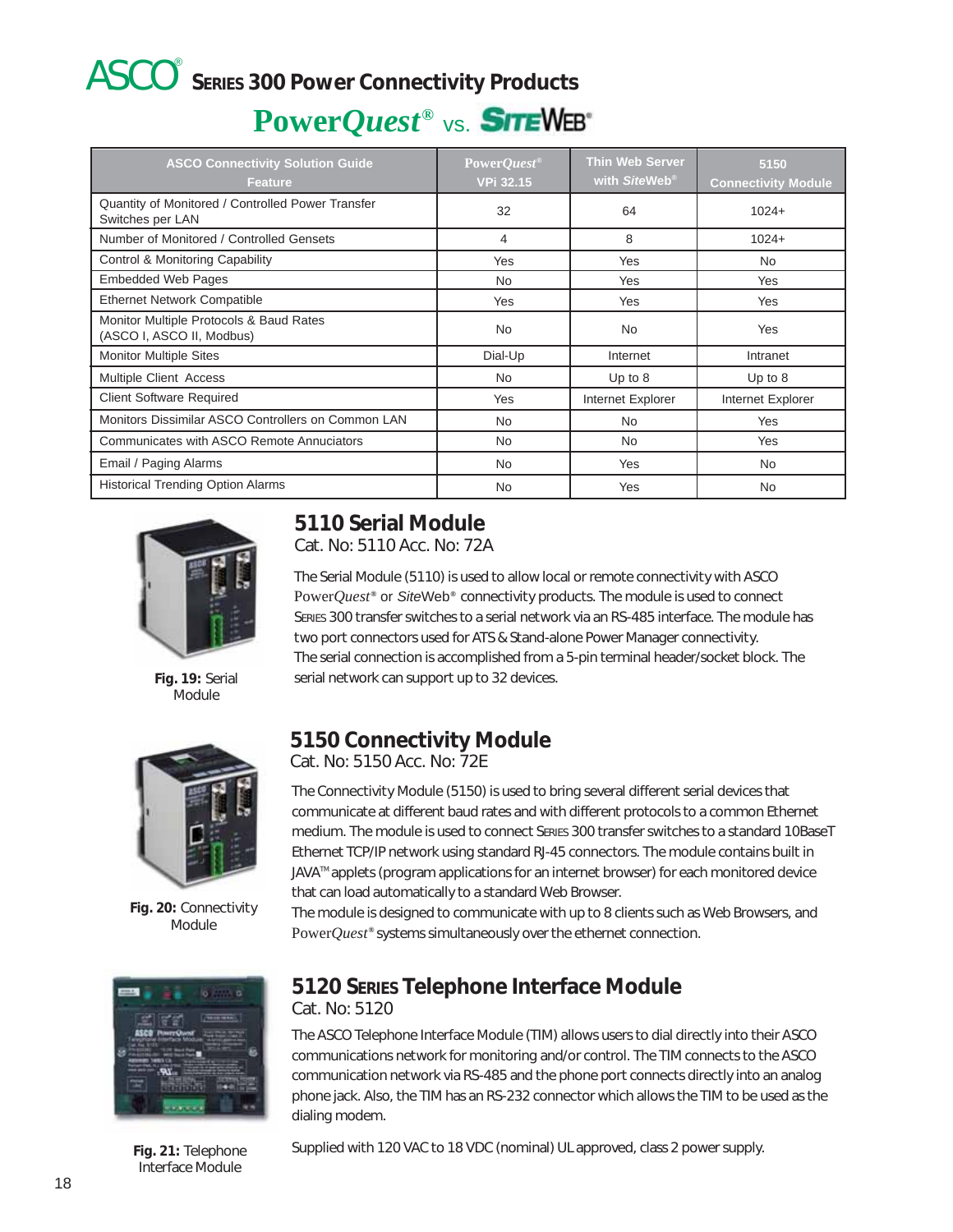

**Fig. 22:** Automatic Transfer switches. Switch Annunciator

#### **Automatic Transfer Switch Annunciator** Cat. No: 214A400

The ASCO ATS Annunciator is a stand alone device capable of providing individual status annunciation for up to four transfer switches. Separate LEDs indicate switch status and position. Separate push buttons individually initiate transfer switch operation and testing. Transfer switch annunciators can also be set up in multiple locations to monitor the same devices, allowing for redundant annunciation of business-critical transfer



**Fig. 23:** ASCO **Power***Quest* **®** Vpi 32.15



**Fig. 24:** Thin Web Server



**Fig. 25:** ASCO 5200D SERIES Power Manager

### **Power***Quest* **® VPi 32.15**

VPi 32.15 is a PC based monitoring and control system for ASCO devices. The local RS-485 network connects with up to 32 Power Transfer Switches and four Engine Generators. An analog phone connection and ASCO Telephone Interface Module allow for direct dial up, monitoring and control of remote locations. When combined with the ASCO 5110 Serial Module (Acc. 72A), the ASCO 5120 Telephone Interface Module, and the ASCO 5200 SERIES Power Manager, it provides the most economical communications system for monitoring and controlling Power Transfer Switches and Engine Generators.

## **5500 SERIES Thin Web Server**

Cat. No: A5510

The ASCO Thin Web Server allows you to monitor and control transfer switches and engine generators anytime over the Internet or an Intranet from anywhere in the world. It also transmits an e-mail message that an alarm has occurred with one or more of the transfer switches. Plus, this is possible from your home computer or anywhere that has Internet service, using the ASCO Thin Web Server with its embedded *Site*Web **®** HTML web pages.

#### **5200 SERIES Power Manager** Cat. No: 5220D

The ASCO 5200 SERIES Power Manager is a microprocessor metering device specifically designed for transfer switch applications to provide real-time measurements of single and three-phase power systems. It uses digital signal processing technology to measure voltage and phase currents, which it uses to calculate real, reactive, and apparent power and bidirectional energy. All measurements can be displayed locally or at a remote PC via Power*Quest***®** or *Site*Web**®**. It can also collect data for both normal and emergency positions using auxiliary contact inputs from the transfer switch. Eight digital input and four digital outputs available for customer use. The ASCO 5200 SERIES Power Manager is available with or without a stand alone NEMA 1 enclosure.